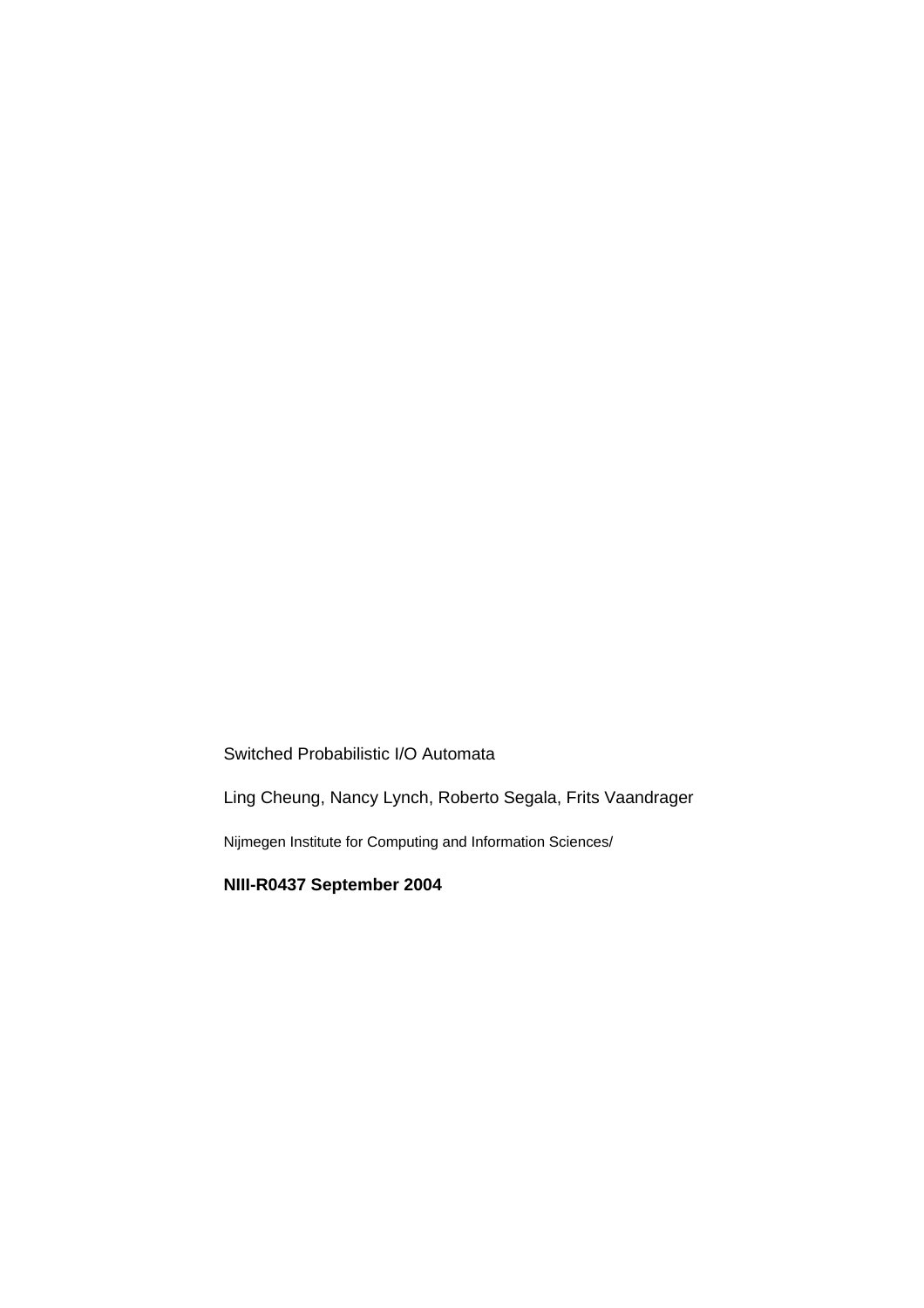Nijmegen Institute for Computing and Information Sciences Faculty of Science Catholic University of Nijmegen Toernooiveld 1 6525 ED Nijmegen The Netherlands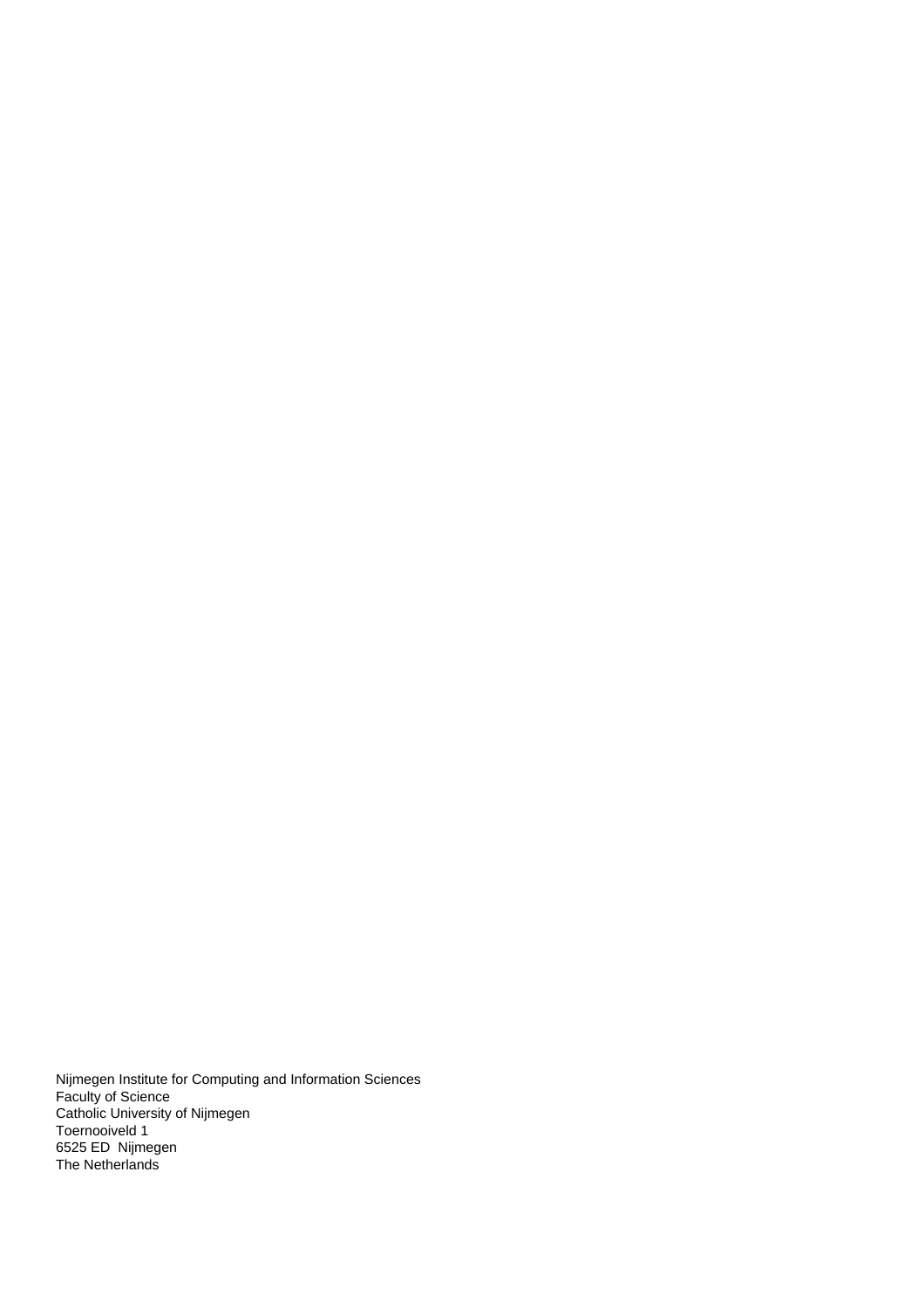# Switched Probabilistic I/O Automata<sup>\*</sup>

Ling Cheung<sup>1</sup>, Nancy Lynch<sup>2</sup>, Roberto Segala<sup>3</sup>, and Frits Vaandrager<sup>1</sup>

<sup>1</sup> Nijmegen Institute for Computing and Information Sciences University of Nijmegen P.O. Box 9010, 6500 GL Nijmegen, The Netherlands  ${lcheung,fvaan}$ @cs.kun.nl<sup>\*\*</sup> <sup>2</sup> MIT Computer Science and Artificial Intelligence Laboratory Cambridge, MA 02139, USA  $\label{lem:unchm:1} \texttt{lynch@theory}.\texttt{csail.mit.} \texttt{edu*} \star \star$  $^3$  Dipartimento di Informatica, Università di Verona Strada Le Grazie 15, 37134 Verona , Italy roberto.segala@univr.it†

Abstract. A switched probabilistic I/O automaton is a special kind of probabilistic I/O automaton (PIOA), enriched with an explicit mechanism to exchange control with its environment. Every closed system of switched automata satisfies the key property that, in any reachable state, at most one component automaton is active. We define a tracebased semantics for switched PIOAs and prove it is compositional. We also propose switch extensions of an arbitrary PIOA and use these extensions to define a new trace-based semantics for PIOAs.

## 1 Introduction

Probabilistic automata [Seg95,SL95,Sto02] constitute a mathematical framework for modeling and analyzing probabilistic systems, specifically, systems of asynchronously interacting components capable of nondeterministic and probabilistic choices. This framework has been successfully adopted in the studies of distributed algorithms [LSS94,PSL00,Agg94] and practical communication protocols [SV99]. It also appears to be useful for modeling and analyzing security protocols.

An important part of a system modeling framework is a notion of visible behavior of system components. Such a notion is used to derive implementation and equivalence relations among components. For example, one can define the

 $\star$  An extended abstract of this paper will appear as [CLSV04].

<sup>&</sup>lt;sup>\*\*</sup> Supported by DFG/NWO bilateral cooperation project 600.050.011.01 Validation of Stochastic Systems (VOSS).

<sup>\*\*\*</sup> Supported by DARPA/AFOSR MURI Award #F49620-02-1-0325, MURI AFOSR Award #F49620-00-1-0327, NSF Award #CCR-0326277, and USAF, AFRL Award #FA9550-04-1-0121.

<sup>†</sup> Supported by MURST project Constraint-based Verification of reactive systems (CoVer).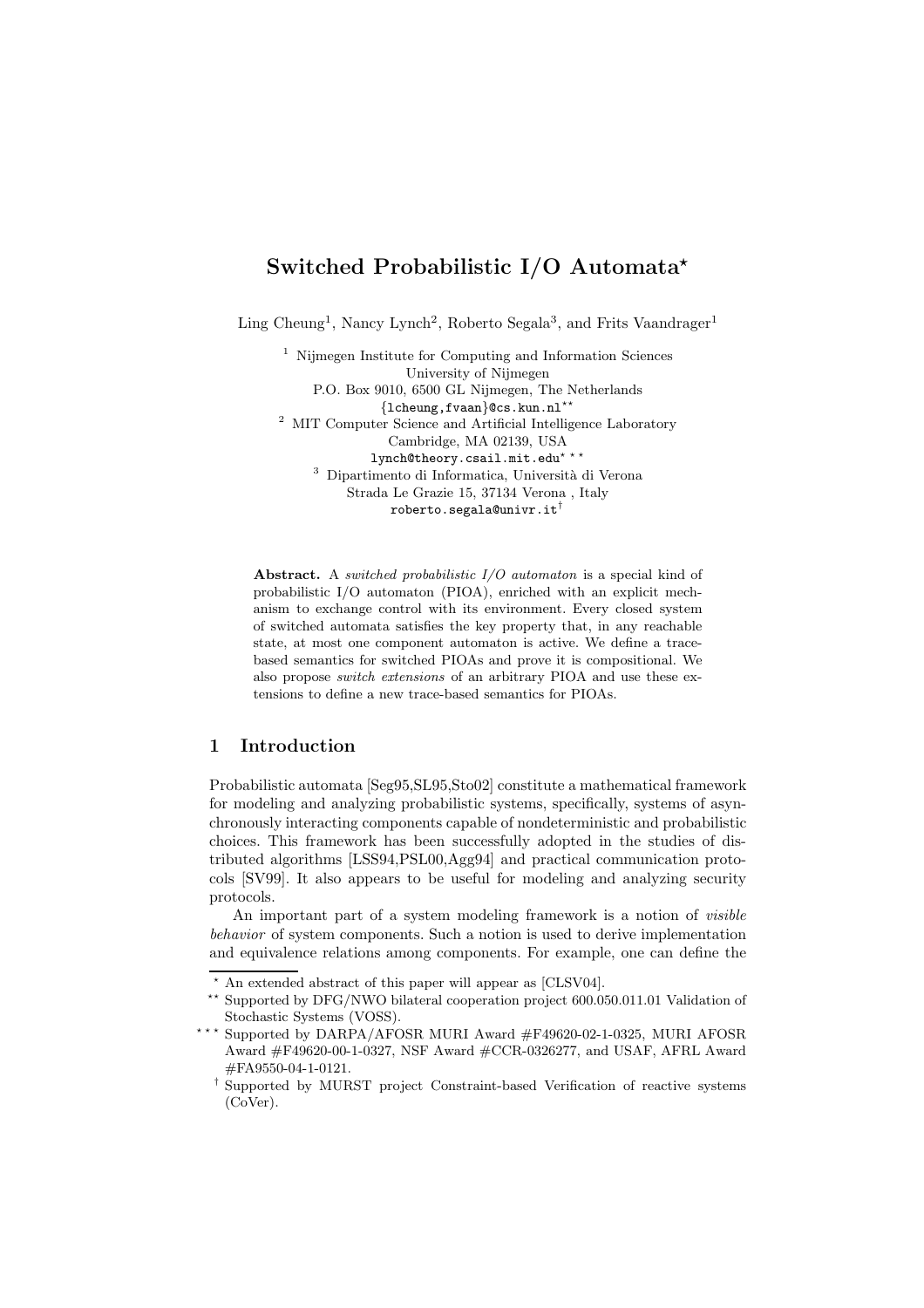visible behavior of a nondeterministic automaton to be its set of traces— sequences of visible actions that arise during executions of the automaton [LT89]. This induces an implementation (resp. equivalence) relation on nondeterministic automata, namely inclusion (resp. equality) of sets of traces.

Perhaps the most important property of an implementation relation is compositionality: if P implements Q, then for every context  $R$ , one should be able to infer that  $P||R$  implements  $Q||R$ . This greatly facilitates correctness proofs of complex systems by reducing properties of a large system to properties of smaller subsystems. In the setting of security analysis, for instance, compositionality ensures that plugging secure components into a security preserving context results again in a secure component [SM03].

Generalizing the notion of traces, Segala [Seg95] defines the visible behavior of a probabilistic automaton as its set of trace distributions, where each trace distribution is induced by a probabilistic *scheduler* which resolves all nondeterministic choices. This gives rise to implementation and equivalence relations as inclusion and equality of sets of trace distributions, respectively. It turns out that this notion of implementation relation is not compositional. A simple counterexample is illustrated in Figure 1.



Fig. 1. Probabilistic automata Early, Late and Toss

As their names suggest, automaton Early forces its scheduler to choose between b and c as it chooses one of the two available a-transitions, whereas automaton Late allows its schedulers to make this decision after the a-transition. Clearly, these two automata have the same set of trace distributions, but they can be distinguished by the context Toss. The automaton Toss has a probabilistic a-transition leading to a uniform distribution on two states, one of which enables a d-transition while the other enables an e-transition. The composed system Late  $\parallel$  Toss has a trace distribution  $D_0$  that assigns probability  $\frac{1}{2}$  to each of these traces: adb and aec (see Figure 2). Such total correlations between actions  $d$  and  $b$ , and between actions  $e$  and  $c$ , cannot be achieved by the composite Early  $\parallel$  Toss.

Inspired by this example, we establish in [LSV03] that the coarsest precongruence refining trace distribution preorder coincides with the probabilistic simulation preorder. In other words, probabilistic contexts are capable of exposing internal branching structures of other components. This suggests to us a serious limitation in the composition mechanism of probabilistic automata.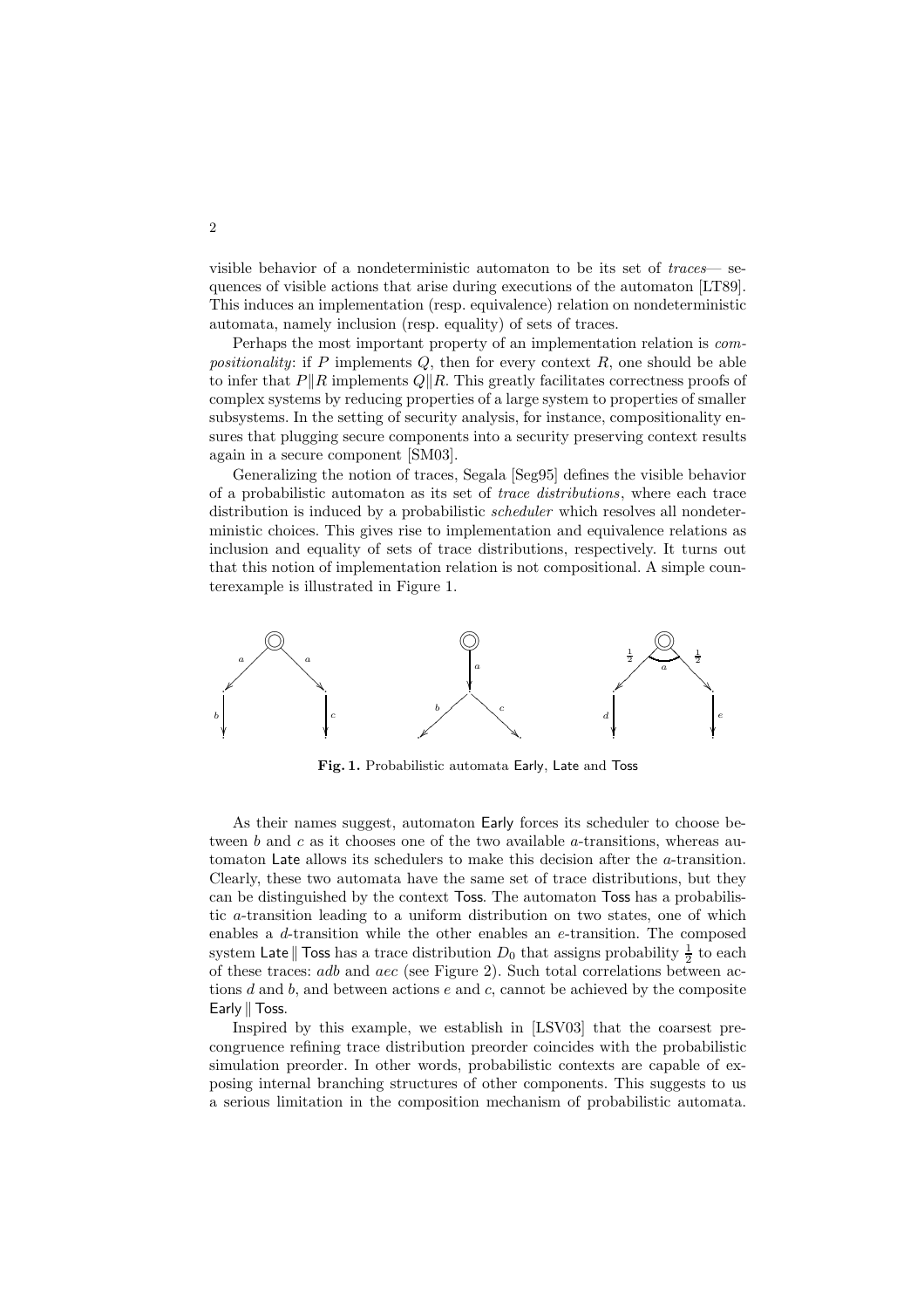

Fig. 2. Non-substitutivity of trace distribution inclusion

Namely, nondeterministic choices are resolved after the two automata are composed, allowing the global scheduler to make decisions in one component using state information of the other. This phenomenon can be viewed as a form of "information leakage": the global scheduler channels private information from one component to the other (from Toss to Late in the previous example).

In this paper, we present a composition mechanism where local scheduling decisions are based on strictly local information. That is, (i) local nondeterministic choices of each component are resolved by that component alone; (ii) global nondeterministic choices (i.e., inter-component choices) are resolved by some independent means. To address the first issue, we introduce an input/output distinction to our model and pair each automaton with an *input/output scheduler*. For the second, we introduce a control-passage<sup>1</sup> mechanism, which eliminates global scheduling conflicts.

Before describing our model in greater detail, we take a quick look at related proposals in the existing literature<sup>2</sup>. For purely synchronous, variablebased models, global nondeterministic choices are resolved by "avoidance": in each transition of the global system, all components may take a step. This intrinsic feature of synchronous models allows De Alfaro, Henzinger and Jhala [dAHJ01] to successfully define a compositional, trace-based semantics for their model of probabilistic reactive modules. For asynchronous models such as probabilistic automata, global nondeterministic choices must be resolved explicitly in order to assign a probability mass to each possible interleaving of actions. Wu, Smolka and Stark [WSS94] propose a compositional model based on probabilistic input/output automata. In that model, global nondeterminism is resolved by a "race" among components: each component draws a delay from an exponential distribution (thus leaving the realm of discrete distributions). Assuming independence of these random draws, the probability of two components drawing the same delay is zero, therefore there is almost always a unique winner. These races are history-independent, in the sense that outcomes depend on current states of components, but not on computation history of the overall environment.

<sup>&</sup>lt;sup>1</sup> Throughout this paper, the term *control* is used in the spirit of "control flow" in sequential programming: a component is said to possess the control of a system if it is scheduled to actively perform the next action. This should not be confused with the notion of controllers for plants, as in control theory.

 $^2$  We refer to  $\left[ \text{SVO4} \right]$  for a comparative study of various probabilistic models.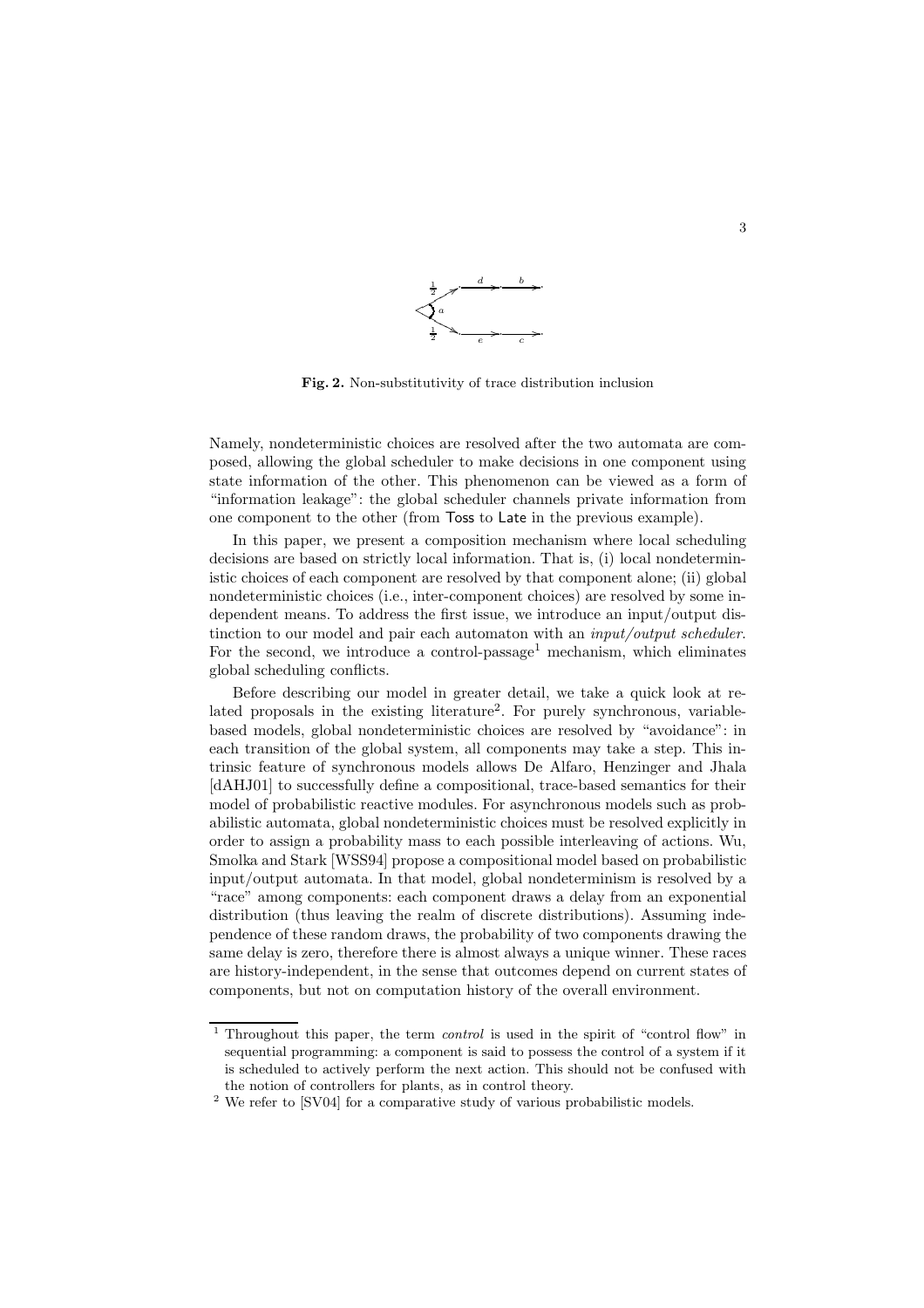Our treatment of global nondeterminism finds its root in the very meaning of the term "interleaving semantics". In the non-probabilistic case, concurrent behaviors are captured by considering all possible interleavings of actions performed by the various components. However, with the introduction of probabilistic choices, it is no longer obvious what one means by the term "a possible interleaving". Thus, we provide a framework in which "a possible interleaving" has a concrete meaning and therefore compositional reasoning is sound on the level of trace distributions. We will also argue that, despite the appearance of single-threading, this framework is sufficiently expressive to model concurrently executing, communicating components.

We introduce the model of *switched probabilistic*  $I/O$  *automata* (or *switched* automata for short). This augments the probabilistic I/O automata model with some additional structures and axioms. In particular, we add a predicate active on the set of states, indicating whether the automaton is active or inactive<sup>3</sup> . We require that locally controlled actions are enabled only if the automaton is active. In other words, an inactive automaton must be quiescent and can only accept inputs from the environment.

A switched automaton changes its activity status by performing special control input and control output actions. Control inputs switch the machine from inactive to active and vice versa for control outputs. All other actions must leave the activity status unchanged. It is important that all control communications are "handshakes": at most two components may participate in a synchronization labeled by a control action. Together with an appropriate initialization condition, this ensures that at most one component is active at any point of an execution. Intuitively, we model a network of processes passing a single token among them, with the property that a process enables a locally controlled transition if and only if it possesses the token.

The main technical result of this paper is compositionality of a trace-based semantics for switched probabilistic  $I/O$  automata (Section 6, Theorem 1). Sections 2 and 3 are devoted to the basic theory. There we introduce new technical notions such as I/O schedulers, scheduled automata and parallel composition of scheduled automata. In Section 4, we define pseudo probabilistic executions and pseudo trace distributions for automata with open inputs, and prove important projection and pasting results. Section 5 treats two standard operators: renaming and hiding. In Section 7, we propose the notion of switch extensions for PIOAs, which can be used to derive a new form of composition for the original PIOA model. Concluding discussions follow in Section 8.

## 2 Preliminaries

In this section, we define probabilistic I/O automata and some related notions. This is a straightforward combination of the Input/Output Automata model

 $3$  A similar distinction appears in [dAH01]: running states vs. waiting states. It arises as part of an on-the-fly state space reduction technique for checking compatibility of interface automata.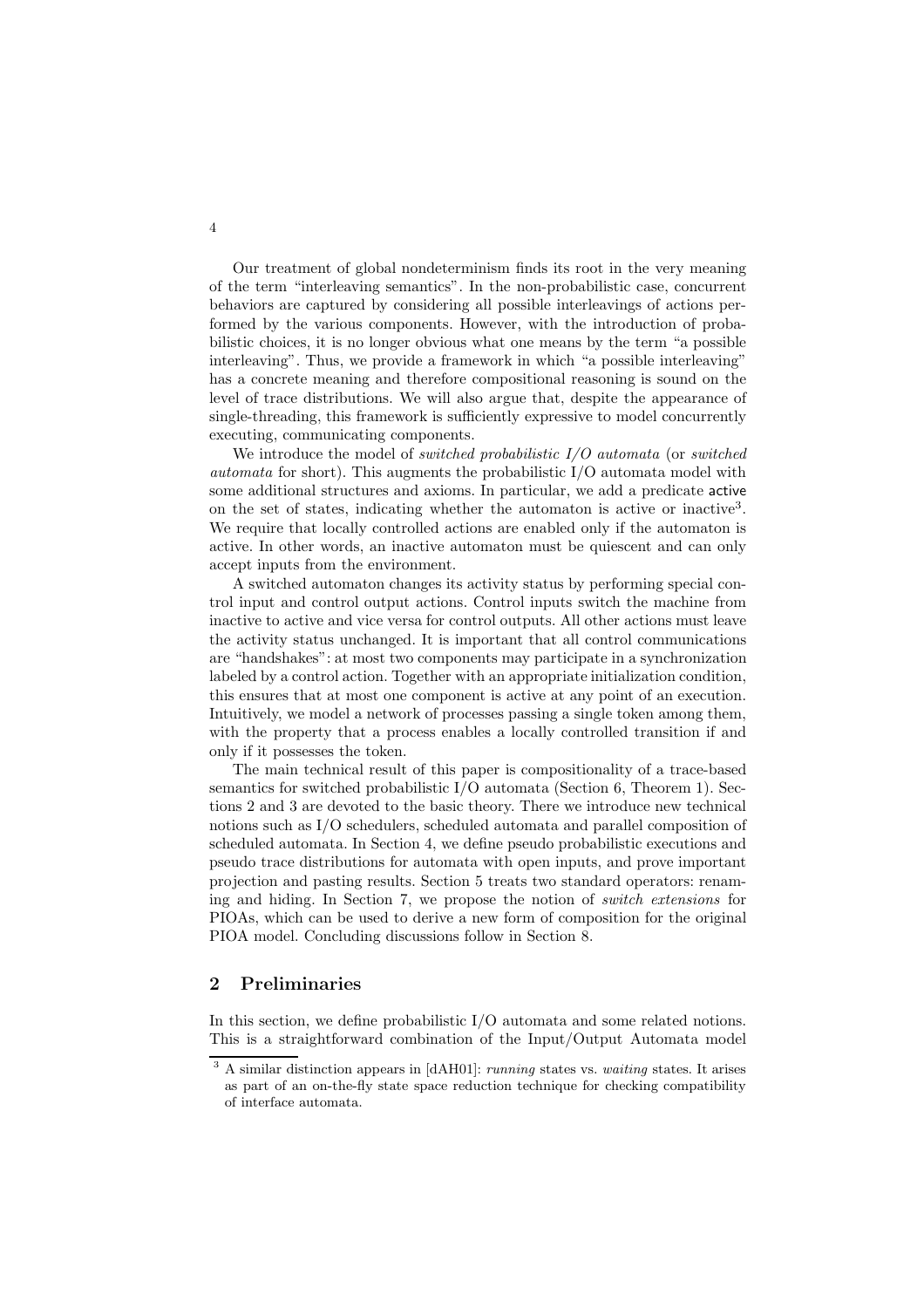of Lynch and Tuttle [LT89] and the Simple Probabilistic Automata model of Segala [Seg95].

## 2.1 PIOAs

A discrete probability (resp. sub-probability) measure over a set X is a measure  $\mu$ on  $(X, 2^X)$  such that  $\mu(X) = 1$  (resp.  $\mu(X) \leq 1$ ). With slight abuse of notation, we write  $\mu(x)$  for  $\mu({x})$ . The set of all discrete probability measures over X is denoted  $\text{Disc}(X)$ ; similarly for  $\text{SubDisc}(X)$ . Moreover, we use  $\text{Supp}(\mu)$  to denote the *support* of a discrete measure  $\mu$ : the set of elements in X to which  $\mu$  assigns nonzero measure. Given  $x \in X$ , the *Dirac distribution* on x is the unique measure assigning probability 1 to x, denoted  $(x \mapsto 1)$ .

A probabilistic I/O automaton (PIOA) P consists of:

- a set  $\text{States}(P)$  of states and a *start state*  $s^0 \in \text{States}(P)$ ;
- a set  $Act(P)$  of action symbols, partitioned into: I (input actions), O (output actions) and  $H$  (hidden actions);
- a transition relation  $\rightarrow \subseteq$  States(P) × Act(P) × Disc(States(P)).

An action is visible if it is not hidden. It is locally controlled if it is non-input (i.e., either output or hidden); we define  $L := O \cup H$ . We write  $s \stackrel{a}{\rightarrow} \mu$  for  $\langle s, a, \mu \rangle \in \rightarrow$ , and  $s \stackrel{a}{\rightarrow} s'$  if there exists  $\mu$  with  $s \stackrel{a}{\rightarrow} \mu$  and  $s' \in \text{Supp}(\mu)$ . A state is *quiescent* if it enables only input actions. A PIOA is *closed* if its set of input actions is empty. It is deterministic if, for each state s and action symbol a, there is at most one a-transition leaving s. As with  $I/O$  automata, we always assume *input enabling*:  $\forall s \in \textsf{States}(P) \ \forall a \in I \ \exists \mu : s \stackrel{a}{\rightarrow} \mu.$ 

An execution of P is a (possibly finite) sequence  $p = s_0 a_1 \mu_1 s_1 a_2 \mu_2 s_2 \ldots$ ,<sup>4</sup> such that:

- $-$  each  $s_i$  (resp.,  $a_i$ ,  $\mu_i$ ) denotes a state (resp., action, distribution over states);
- $-s_0 = s^0$  and, if p is finite, then p ends with a state;
- for each non-final *i*,  $s_i \stackrel{a_{i+1}}{\rightarrow} \mu_{i+1}$  and  $s_{i+1} \in \text{Supp}(\mu_{i+1})$ .

Given a finite execution p, we use  $\textsf{last}(p)$  to denote the last state of p. A state s is reachable if there exists a finite execution p such that  $\textsf{last}(p) = s$ . We write Exec(P) for the set of all executions of P and Exec<sup> $\lt \omega$ </sup>(P) for the set of finite executions. Given an execution p, the sequence of visible action symbols in  $p$  is called the *(visible)* trace of p, denoted  $tr(p)$ .

A finite set of PIOAs  $\{P_1, \ldots, P_n\}$  is said to be *compatible* if for all  $i \neq j$ ,  $O_i \cap O_j = Act(P_i) \cap H_j = \emptyset$ . Such a set is *closed* if  $\bigcup_{1 \leq i \leq n} I_i \subseteq \bigcup_{1 \leq i \leq n} O_i$ . We define  $P = ||_{1 \le i \le n} P_i$  as usual with synchronization of shared actions:

- States $(P) := \prod_{1 \leq i \leq n}$ States $(P_i)$  and the start state of  $P$  is  $\langle s_1^0, \ldots, s_n^0 \rangle$ ;  $-I := \bigcup_{1 \leq i \leq n} I_i \setminus \bigcup_{1 \leq i \leq n} O_i, O := \bigcup_{1 \leq i \leq n} O_i$ , and  $H := \bigcup_{1 \leq i \leq n} H_i$ ;

<sup>4</sup> Some authors define executions to be sequences of states and actions in alternating fashion, thus omitting the target distributions. The current style allows for a more straightforward definition of probabilistic executions.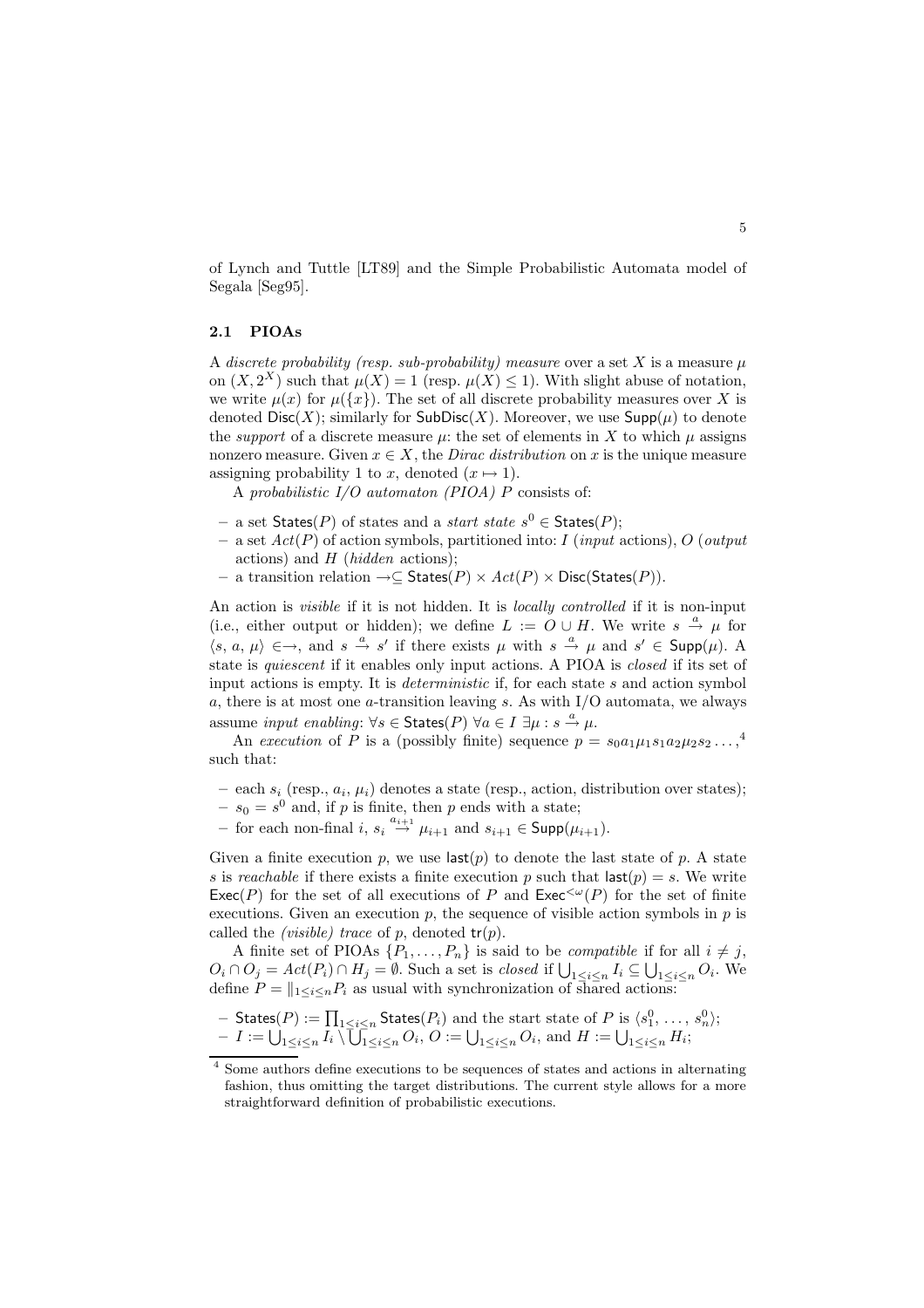- given a state  $\langle s_1, \ldots, s_n \rangle$ , an action a and a target distribution  $\mu$ , there is a transition  $\langle s_1, \ldots, s_n \rangle \stackrel{a}{\rightarrow} \mu$  if and only if  $\mu$  is of the form  $\mu_1 \times \ldots \times \mu_n$  and for all  $1 \leq i \leq n$ ,
	- either  $a \in \text{Act}(P_i)$  and  $s_i \stackrel{a}{\rightarrow} \mu_i$ ,
	- or  $a \notin \text{Act}(P_i)$  and  $\mu_i = (s_i \mapsto 1)$ .

Notice  $\parallel$  is commutative and associative for PIOAs. Moreover, given a finite execution p of a composite  $||_{1 \leq i \leq n} P_i$ , we define its *i*-th projection recursively as follows:

$$
- \pi_i(\langle s_1^0, \ldots, s_n^0 \rangle) := s_i^0;
$$
  
\n
$$
- \pi_i(pa(\mu_1 \times \ldots \times \mu_n)\langle s_1', \ldots, s_n' \rangle) equals
$$
  
\n• 
$$
\pi_i(p)a\mu_i s_i', \text{ if } a \in Act(P_i);
$$
  
\n• 
$$
\pi_i(p), \text{ otherwise.}
$$

#### 2.2 I/O Schedulers

The notion of (probabilistic) schedulers for a PIOA  $P$  is introduced as a means to resolve all nondeterministic choices in  $P$ . Each scheduler consists of an input component and an output component. Given a finite history of the automaton, the output scheduler chooses probabilistically the next locally controlled transition, whereas the input scheduler responds to inputs from the environment and chooses probabilistically a transition carrying the correct input symbol.

**Definition 1.** An input scheduler  $\sigma$  for P is a function

 $\sigma : \mathsf{Exec}^{<\omega}(P) \times I \longrightarrow \mathsf{Disc}(\rightarrow)$ 

such that for all  $\langle p, a \rangle \in \text{Exec}^{<\omega}(P) \times I$  and transition  $(s \xrightarrow{b} \mu) \in \text{Supp}(\sigma(p, a)),$ we have  $s =$  last(p) and  $b = a$ . An output scheduler  $\rho$  for P is a function

$$
\rho : \mathsf{Exec}^{<\omega}(P) \longrightarrow \mathsf{SubDisc}(\rightarrow)
$$

such that for all  $p \in \text{Exec}^{<\omega}(P)$  and transition  $(s \stackrel{a}{\to} \mu) \in \text{Supp}(\rho(p))$ , we have s = last(p) and  $a \in L$ . An I/O scheduler for P is then a pair  $\langle \sigma, \rho \rangle$  where  $\sigma$  is an input scheduler for  $P$  and  $\rho$  is an output scheduler for  $P$ .

Notice input schedulers must return a discrete probability distribution, reflecting the requirement that each input issued by the environment is received with probability 1. (This is always possible because of the input enabling assumption.) In particular, if  $P$  is deterministic, then input schedulers for  $P$  always return Dirac distributions. In contrast, output schedulers may choose to halt with an arbitrary probability  $\theta$  by returning a proper sub-distribution whose total probability mass is  $1 - \theta$ .

An I/O scheduler  $\langle \sigma, \rho \rangle$  is said to be *deterministic* if both  $\sigma$  and  $\rho$  always return Dirac distributions. Moreover, we write  $\sigma(p, a)(\mu)$  as a shorthand for  $\sigma(p,a)(\mathsf{last}(p) \stackrel{a}{\to} \mu)$  and  $\rho(p)(a,\mu)$  for  $\rho(p)(\mathsf{last}(p) \stackrel{a}{\to} \mu)$ .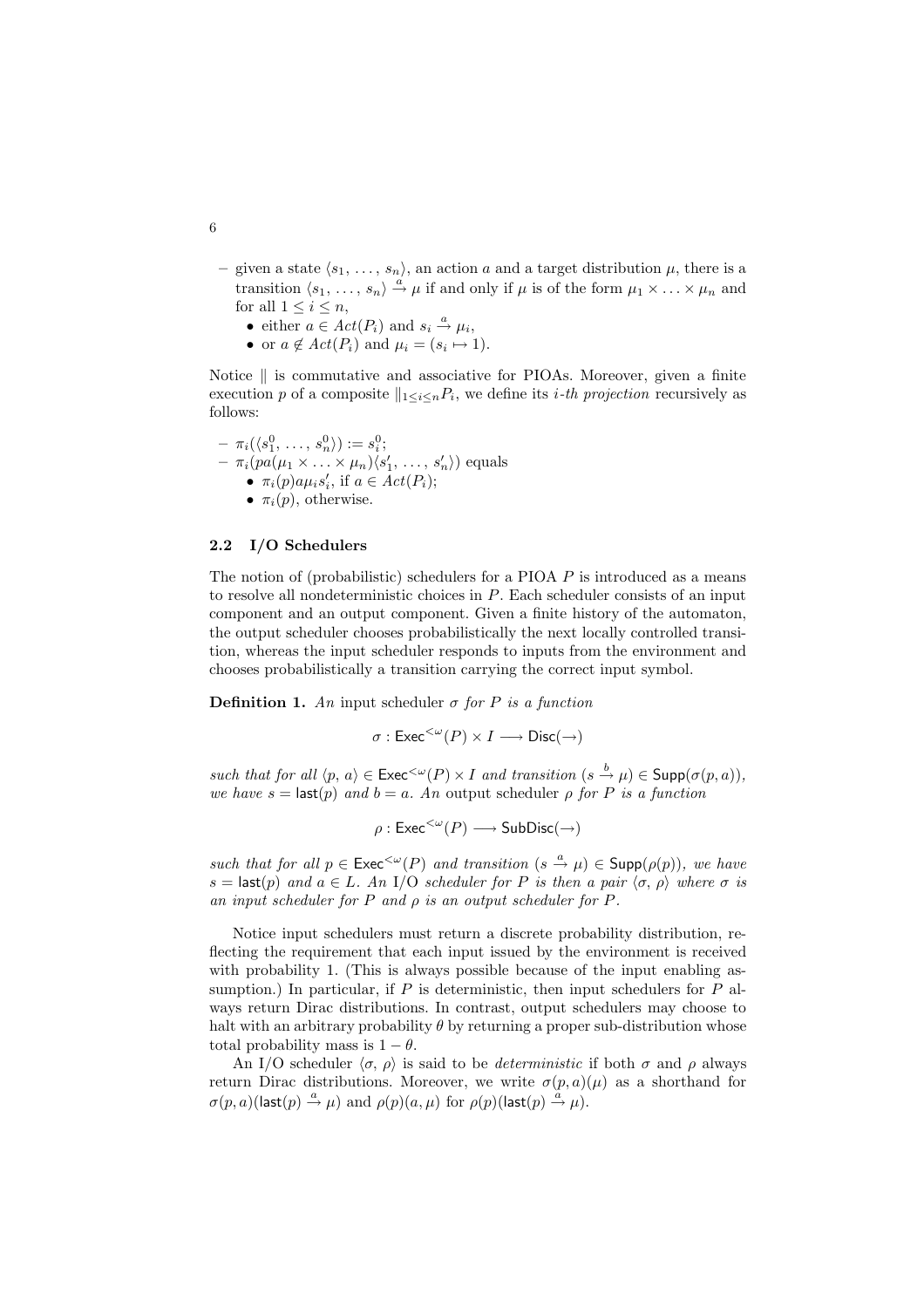Consider a closed PIOA  $P$ . Obviously, any I/O scheduler for  $P$  has a trivial input component (i.e., the empty function). Every output scheduler  $\rho$  thus induces a purely probabilistic behavior, which is captured by the following notion of probabilistic executions.

**Definition 2.** Let P be a closed PIOA and let  $\rho$  be an output scheduler for P. The probabilistic execution induced by  $\rho$  is the function  $Q_{\rho}$ : Exec<sup><ω</sup>(P)  $\longrightarrow$  $[0, 1]$  defined recursively by:

$$
Q_{\rho}(s^0) := 1, where s^0 is the initial state of P;- Q_{\rho}(p') := Q_{\rho}(p) \cdot \rho(p)(a,\mu) \cdot \mu(s'), where p' is of the form pays'.
$$

A probabilistic execution  $Q_{\rho}$  induces a probability space over the sample space  $\Omega_P := \text{Exec}(P)$  as follows. Let  $\subseteq$  denote the prefix ordering on sequences. Each  $p \in \text{Exec}^{<\omega}(P)$  generates a *cone* of executions:  $\mathbf{C}_p := \{p' \in \text{Exec}(P) \mid p \sqsubseteq \emptyset\}$ p'}. Let  $\mathcal{F}_P$  denote the smallest  $\sigma$ -field generated by the collection  $\{C_p \mid p \in$ **Exec<sup>** $<\omega(P)$ **.** There exists a unique measure  $\mathbf{m}_{\rho}$  on  $\mathcal{F}_P$  with  $\mathbf{m}_{\rho}[\mathbf{C}_p] = Q_{\rho}(p)$  for</sup> all p in  $\text{Exec}^{<\omega}(P)$ ; therefore  $Q_\rho$  gives rise to a probability space  $(\Omega_P, \mathcal{F}_P, \mathbf{m}_\rho)$ .

#### 2.3 Trace Distributions

Trace distributions are obtained from probabilistic executions by removing nonvisible elements. In our case, these are states, hidden actions and distributions of states. To state this precisely, we need the notion of minimal executions: a finite execution p of P is said to be minimal if every proper prefix of p has a strictly shorter trace. Notice, the empty execution (i.e., the sequence containing just the initial state) is minimal. Moreover, if  $p$  is nonempty and finite, then  $p$ is minimal if and only if the last transition in  $p$  has a visible action label. For each  $\alpha \in \text{Act}(P)^{<\omega}$ , let  $\text{tr}_{\text{min}}^{-1}(\alpha)$  denote the set of minimal executions of P with trace  $\alpha$ .

Now we define a lifting of the trace operator  $\mathsf{tr} : \mathsf{Exec}^{<\omega}(P) \longrightarrow \text{Act}(P)^{<\omega}$ . Given a function  $Q: \mathsf{Exec}^{<\omega}(P) \longrightarrow [0,1],$  define  $\mathsf{tr}(Q): \mathit{Act}(P)^{<\omega} \longrightarrow [0,1]$  by

$$
\mathrm{tr}(Q)(\alpha):=\sum_{p\in \mathrm{tr}_{\min}^{-1}(\alpha)} Q(p).
$$

Given an output scheduler  $\rho$  of a closed PIOA P, the trace distribution induced by  $\rho$  (denoted  $D_{\rho}$ ) is simply the result of applying tr to the probabilistic execution  $Q_{\rho}$ . That is,  $D_{\rho} := \text{tr}(Q_{\rho})$ . We often use variables D, D', etc. for trace distributions, thus leaving the scheduler  $\rho$  implicit.

Similar to the case of probabilistic executions, each  $D_{\rho}$  induces a probability measure on the sample space  $\Omega := \text{Act}(P)^{\leq \omega}$ . There the  $\sigma$ -field  $\mathcal F$  is generated by the collection  $\{C_{\alpha} \mid \alpha \in \text{Act}(P)^{<\omega}\}\$ , where  $C_{\alpha} := \{\alpha' \in \Omega \mid \alpha \sqsubseteq \alpha'\}\$ . The measure  $\mathbf{m}^{\rho}$  on  $\mathcal F$  is uniquely determined by the equations  $\mathbf{m}^{\rho}[\mathbf{C}_{\alpha}] = D_{\rho}(\alpha)$  for all  $\alpha \in \text{Act}(P)^{<\omega}$ .

In the literature, most authors define probabilistic executions (resp. trace distributions) to be the probability spaces  $\langle \Omega_P, \mathcal{F}_P, \mathbf{m}_\rho \rangle$  (resp.  $\langle \Omega, \mathcal{F}, \mathbf{m}^\rho \rangle$ ).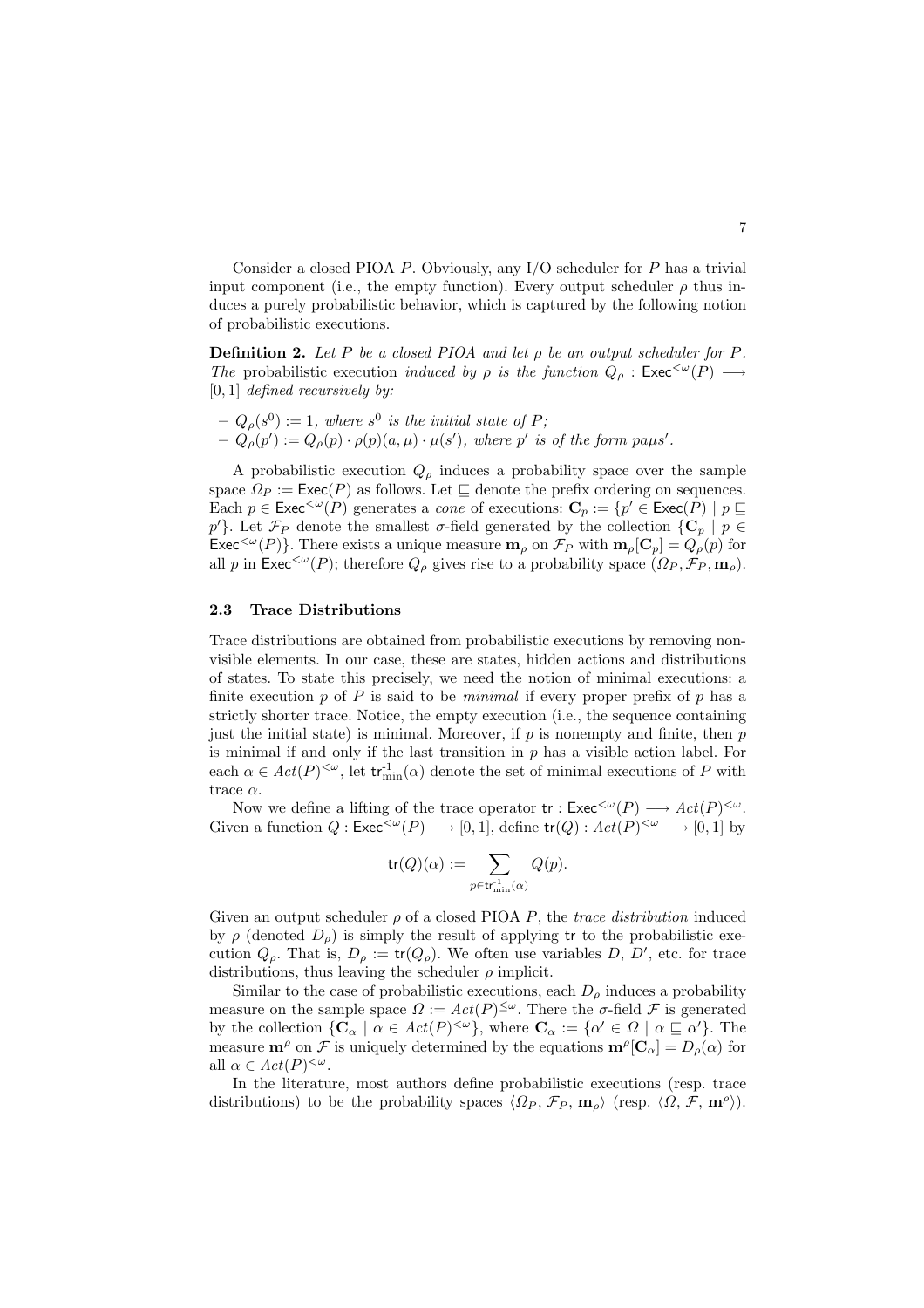Here we find it more natural to reason with the functions  $Q_{\rho}$  and  $D_{\rho}$ , rather than the induced measures. We refer to [Seg95] for these alternative definitions and proofs that they are equivalent to our versions.

## 3 Switched Probabilistic I/O Automata

As we argued in Section 1, one must distinguish between global and local nondeterministic choices and must resolve them separately. Our solution lies in an explicit mechanism of control exchange among parallel components.

The notion of control exchange in fact arises naturally in asynchronous models of currency with input/output distinction, although it is often left implicit. For example, in the I/O automata model of [LT89], control exchange takes place between an automaton and its environment whenever an input transition follows a locally controlled transition, or vice versa. In this view, each trace of a composite nondeterministic automaton represents a single-threaded activity in a system of components. Therefore, in order to properly generalize the notion of traces, we should incorporate the notion of single-threaded activity into our definition of trace distributions. This is precisely the idea that leads to our explicit treatment of control exchange.

In our framework, each active component is allowed to run to completion, in the sense that control exchange takes place only when the active component schedules a control output transition, which uniquely determines the next active component. In other words, the local scheduler for an active component decides not only when to give up the token, but also to whom the token is transfered. Therefore, as soon as a local scheduler is chosen for every component, we have fully specified a "possible interleaving" of the composed system. Concurrent behaviors of the system are then captured by varying the choice of local schedulers for individual components.

The rest of this section is organized as follows: (i) first we define pre-switched automata, where we describe control action signatures and the Boolean-valued state variable active; (ii) then we introduce the notion of *input well-behaved ex*ecutions of a pre-switched automaton and state four axioms defining switched automata; (iii) finally, we introduce the notion of a scheduled automaton, essentially a switched automaton paired with an I/O scheduler.

#### 3.1 Pre-Switched Automata

For technical simplicity, we assume a universal set Act of action symbols such that  $Act(P) \subseteq Act$  for every PIOA P. Moreover, Act is partitioned into two sets: BAct (basic actions) and CAct (control actions). Both sets are assumed to be countably infinite, so we can rename hidden actions using fresh symbols whenever necessary (see Section 5).

**Definition 3.** A pre-switched automator  $P$  is a PIOA endowed with a function active : States(P)  $\longrightarrow$  {0,1} and a set Sync  $\subseteq$  O  $\cap$  CAct of synchronized control actions.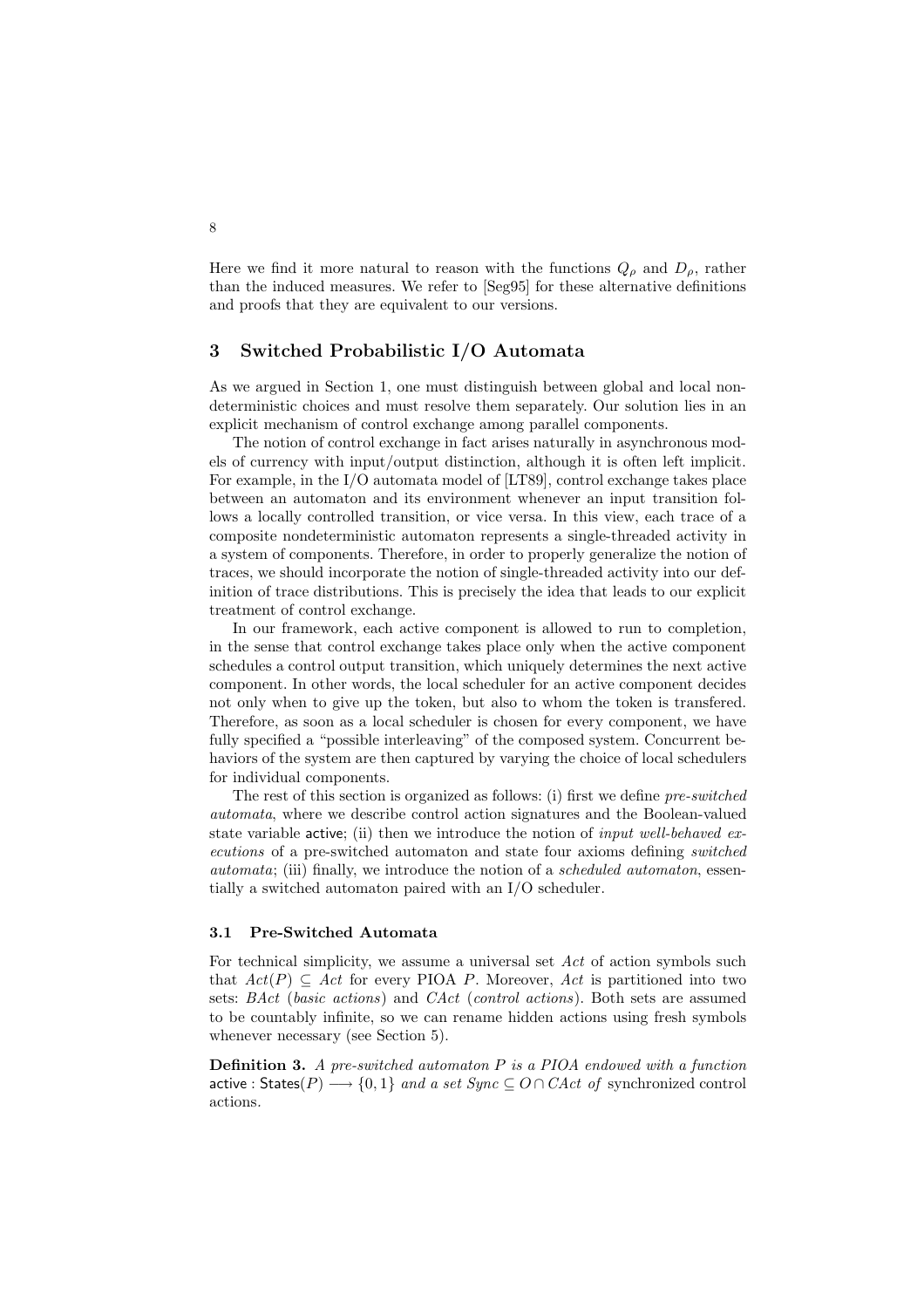We use variables  $P, Q$ , etc. to denote pre-switched automata. Given a preswitched automaton  $P$ , we further classify its action symbols:

- $BI := I \cap BAct (basic inputs);$
- $BO := O \cap BAct (basic outputs);$
- $-CI := I \cap CAct (control inputs);$
- $\overline{\phantom{C}}$   $\overline{\phantom{C}}$   $\subset$   $\overline{\phantom{C}}$   $\cap$   $\overline{\phantom{C}}$   $\subset$   $\overline{\phantom{C}}$   $\cap$   $\overline{\phantom{C}}$   $\subset$   $\overline{\phantom{C}}$   $\subset$   $\overline{\phantom{C}}$   $\subset$   $\overline{\phantom{C}}$   $\subset$   $\overline{\phantom{C}}$   $\subset$   $\overline{\phantom{C}}$   $\subset$   $\overline{\phantom{C}}$   $\subset$   $\overline{\phantom{C}}$   $\subset$   $\overline{\$

Essentially, we have a partition  $\{BI, BO, H, CI, CO, Sync\}$  of  $Act(P)$ . We say that P is *initially active* if  $active(s^0) = 1$ . Otherwise, it is *initially inactive*.

As described in Section 1, the Boolean-valued function active on the states of  $P$  indicates whether  $P$  is active or inactive, while control actions allow  $P$  to exchange control with its environment. The designation of synchronized control actions helps to achieve the "handshake" condition on control synchronizations: whenever we compose two automata, we classify the shared control actions as "synchronized", so that they are no longer available for further synchronization with a third component. This is made precise in the definitions of compatibility and composition for pre-switched automata.

A finite set of pre-switched automata  $\{P_1, \ldots, P_n\}$  is said to be *compatible* if (i)  $\{P_1,\ldots,P_n\}$  is a compatible set of PIOAs; (ii) for all  $i \neq j$ ,  $Act(P_i) \cap Sync_j =$  $CI_i \cap CI_j = \emptyset$ ; (iii) at most one  $P_i$  is initially active. Notice that such a set is compatible if and only if for all  $i \neq j$ ,  $P_i$  and  $P_j$  are compatible. The parallel composition of  $\{P_1, \ldots, P_n\}$ , denoted  $||_{1 \leq i \leq n}P_i$ , is the result of composing  $P_1, \ldots, P_n$  as PIOAs, together with:

- 
$$
Sync := \bigcup_{1 \leq i \leq n} Sync_i \cup \bigcup_{1 \leq i,j \leq n} (CI_i \cap CO_j);
$$
  
-  $\text{active}(s_1, \ldots, s_n) = 1$  if and only if for some *i*,  $\text{active}(s_i) = 1$ .

Clearly, the composite  $||_{1 \leq i \leq n} P_i$  is again a pre-switched automaton. We consider some basic properties of the *n*-ary operator  $||_{1 \leq i \leq n}$ .

Lemma 1. The following equalities hold:

- $-BI = \bigcup_{1 \leq i \leq n} BI_i \setminus \bigcup_{1 \leq i \leq n} BO_i;$  $-CI = \bigcup_{1 \leq i \leq n} CI_i \setminus \bigcup_{1 \leq i \leq n} CO_i;$
- $BO = \bigcup_{1 \le i \le n}^{-1} BO_i;$
- $CO = \bigcup_{1 \leq i \leq n} CO_i \setminus \bigcup_{1 \leq i \leq n} Cl_i.$

*Proof.* By definition,  $I = \bigcup_{1 \leq i \leq n} I_i \setminus \bigcup_{1 \leq i \leq n} O_i$ . Since *BAct* and *CAct* are disjoint, we have the desired properties about  $BI$  and  $CI$ .

Similarly,  $O = \bigcup_{1 \leq i \leq n} O_i$ . Thus  $BO = \bigcup_{1 \leq i \leq n} BO_i$  and  $O \cap CAct = \bigcup_{1 \leq i \leq n} CO_i$ . Applying the definitions of CO and Sync, we have  $CO = \bigcup_{1 \leq i \leq n} CO_i \setminus \bigcup_{1 \leq i \leq n} CI_i$ . ⊓⊔

In the binary case, we write  $P_1||P_2$  as shorthand for  $||_{1 \le i \le 2}P_i$ . Observe that  $P_1||P_2 \cong P_2||P_1$ ; that is, composition of pre-switched automata is commutative up to isomorphism. Next we check that composition is also associative on the class of pre-switched automata. Lemma 2 says, if an automaton is compatible with a composite, then it is compatible with every component in that composite. Conversely, Lemma 3 says, if an automaton is compatible with each component in a composite, then it is compatible with the composite.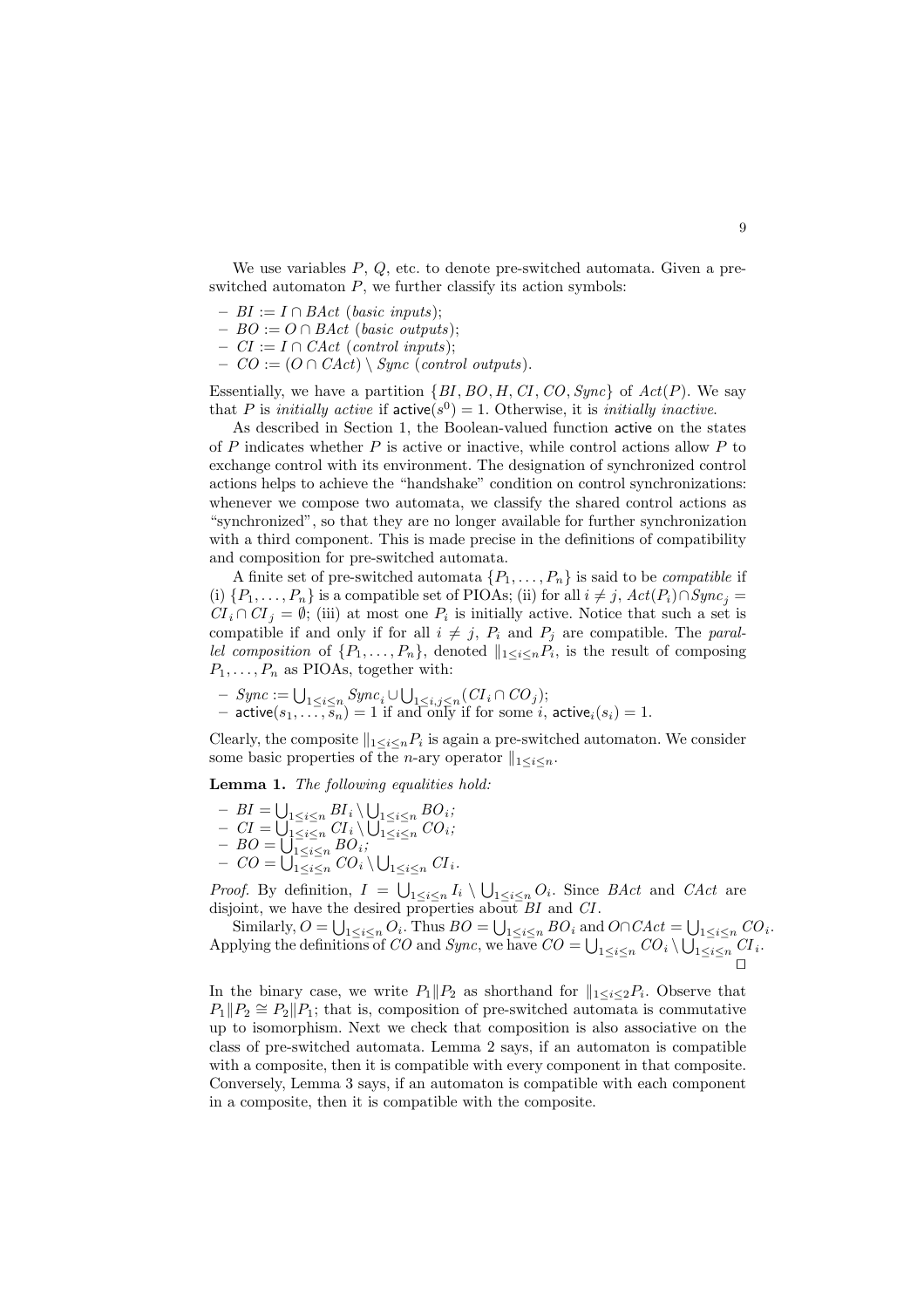**Lemma 2.** Let  $P_1$ ,  $P_2$  and  $P_3$  be pre-switched automata. Assume that  $P_1$  is compatible with  $P_2$  and  $P_3$  is compatible with  $P_1||P_2$ . Then  $P_1$  is compatible with  $P_3$ . (By symmetry,  $P_2$  is also compatible with  $P_3$ .)

*Proof.* By definition of active in a composite, we know that at most one  $P_i$  is initially active. It remains to check the signatures are compatible:

–  $Act_1 \cap H_3 \subseteq Act_{12} \cap H_3 = \emptyset;$  $- Act_3 \cap H_1 \subseteq Act_3 \cap H_{12} = \emptyset$ ;  $- O_1 \cap O_3 \subseteq O_{12} \cap O_3 = \emptyset;$  $- Act_1 \cap Sync_3 \subseteq Act_{12} \cap Sync_3 = \emptyset;$  $- Act_3 ∩ Sync_1 ⊆ Act_3 ∩ Sync_{12} = ∅;$  $-CI_1 \cap CI_3 \subseteq (CI_{12} \cup Sync_{12}) \cap CI_3 = \emptyset.$ 

**Corollary 1.** Let  $P_1$ ,  $P_2$  and  $P_3$  be pre-switched automata. Assume that  $P_1$  is compatible with  $P_2$  and  $P_3$  is compatible with  $P_1||P_2$ . Then  $\{P_1, P_2, P_3\}$  is also a compatible set.

**Lemma 3.** Let  $P_1$ ,  $P_2$  and  $P_3$  be pre-switched automata. Assume that  $\{P_1, P_2, P_3\}$ is a compatible set. Then  $P_1$  is compatible with  $P_2$  and  $P_3$  is compatible with  $P_1 \| P_2.$ 

*Proof.* The first claim is trivial. Since there is at most one initially active  $P_i$ , either  $P_1||P_2$  or  $P_3$  is initially active, but not both. For the signatures, we have:

- $Act_{12} \cap H_3 = (Act_1 \cap H_3) \cup (Act_2 \cap H_3) = \emptyset;$
- $Act_3 \cap H_{12} = (Act_3 \cap H_1) \cup (Act_3 \cap H_2) = \emptyset;$
- $O_{12} ∩ O_3 = (O_1 ∩ O_3) ∪ (O_2 ∩ O_3) = ∅;$
- $Act_{12} \cap Sync_3 = (Act_1 \cap Sync_3) \cup (Act_2 \cap Sync_3) = \emptyset;$
- $-CI_{12} \cap CI_3 \subseteq (CI_1 \cup CI_2) \cap CI_3 = \emptyset.$

It remains to check  $Act_3 \cap Sprc_{12} = \emptyset$ . Clearly  $Act_3$  is disjoint from  $Sync_1 \cup Sync_2$ . Suppose  $a \in CI_1 \cap CO_2$ . Then  $a \in Cat$ . By compatibility,  $a \notin Sync_3 \cup CI_3 \cup CO_3$ , therefore  $a \notin Act_2$ . By symmetry,  $Act_2 \cap CO_1$  is also empty. therefore  $a \notin Act_3$ . By symmetry,  $Act_3 \cap (CI_2 \cap CO_1)$  is also empty.

This allows us to conclude that composition is associative.

**Lemma 4.** Let  $P_1$ ,  $P_2$  and  $P_3$  be pre-switched automata. Assume  $P_1$  is compatible with  $P_2$ , and  $P_3$  is compatible with  $P_1||P_2$ . Then  $P_2$  is compatible with  $P_3$ , and  $P_1$  is compatible with  $P_2||P_3$ . Moreover,  $(P_1||P_2)||P_3 \cong P_1||(P_2||P_3)$ .

Proof. The compatibility claim follows from Corollary 1 and Lemma 3. The second claim follows from the definitions of  $Sync$  and active in a parallel composition and the fact that  $\parallel$  is associative for PIOAs. □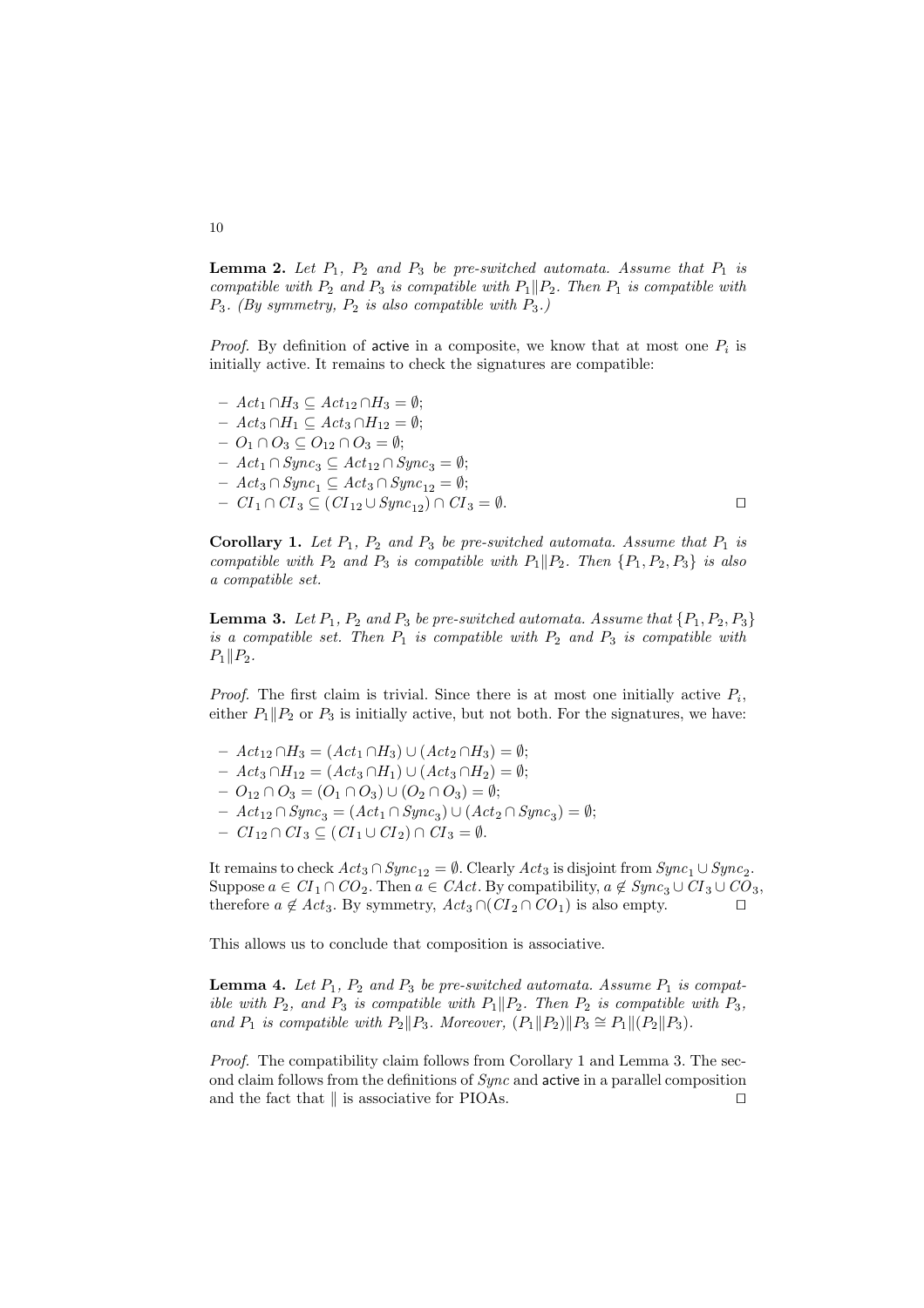#### 3.2 Input Well-behaved Executions

Recall that switched automata are intended to be composed in such a way that at most one component is active at any point of an execution. Consider a system consisting of two pre-switched automata  $P$  and  $Q$  placed in parallel with an environment  $E$ . Suppose  $E$  activates  $P$  and  $Q$  via two consecutive control outputs (which are control inputs for  $P$  and  $Q$ , respectively). In this case, the environment  $E$  exhibits improper behavior: after performing the first control output it should become inactive and thus should not enable the second control output. As a consequence, the composite  $P||Q$  reaches a point where both P and Q are active, violating the intended property of composition. This example suggests that, in some cases, correctness claims about an automaton must be conditional upon correctness of its environment. In other words, we should restrict our attention to those executions in which the environment also follows the rules of control exchange.

This leads to the definition of *input well-behavedness*. Let  $P$  be a pre-switched automaton. An input transition  $s \stackrel{a}{\rightarrow} \mu$  is well-behaved if active(s) = 0. An execution  $p$  of  $P$  is *input well-behaved* if all input transitions occurring in  $p$ are well-behaved. Let  $\mathsf{Exec}_{\mathsf{iwb}}^{\lt}\omega(P)$  denote the set of finite, input well-behaved executions of  $P$ . Moreover, we say that a state  $s$  is *input well-behaved reachable*, notation iwbr(s), if there exists an input well-behaved execution p such that  $s =$  last(p). Clearly, the empty execution is input well-behaved and thus the initial state is always input well-behaved reachable. If P is closed (i.e.,  $I = \emptyset$ ), then every execution of  $P$  is trivially input well-behaved and every reachable state is input well-behaved reachable.

Returning to the previous example,  $P||Q$  becomes active after the first control input from  $E$ , thus the second control input is not well-behaved. Later on (in Lemma  $6$ ), we will prove that the last state of this execution, where both  $P$  and Q are active, is not input well-behaved reachable.

#### 3.3 Switched Automata

We are now prepared to define the notion of switched probabilistic I/O automata. This is done by specifying a set of axioms that relate the defining features of preswitched automata, namely, the Boolean-valued state variable active and control signatures.

**Definition 4.** A switched (probabilistic  $I/O$ ) automaton is a pre-switched automaton P that satisfies the following axioms.

$$
s \xrightarrow{a} \mu \wedge \text{active}(s) = 0 \Rightarrow a \in I \tag{1}
$$

$$
s \xrightarrow{a} s' \land a \in CI \Rightarrow \text{active}(s') = 1 \tag{2}
$$

$$
s \stackrel{a}{\rightarrow} s' \land a \notin CI \cup CO \quad \Rightarrow \quad \text{active}(s) = \text{active}(s') \tag{3}
$$

 $iwhr(s) \land s \stackrel{a}{\rightarrow} s' \land a \in CO \Rightarrow \text{active}(s') = 0$  (4)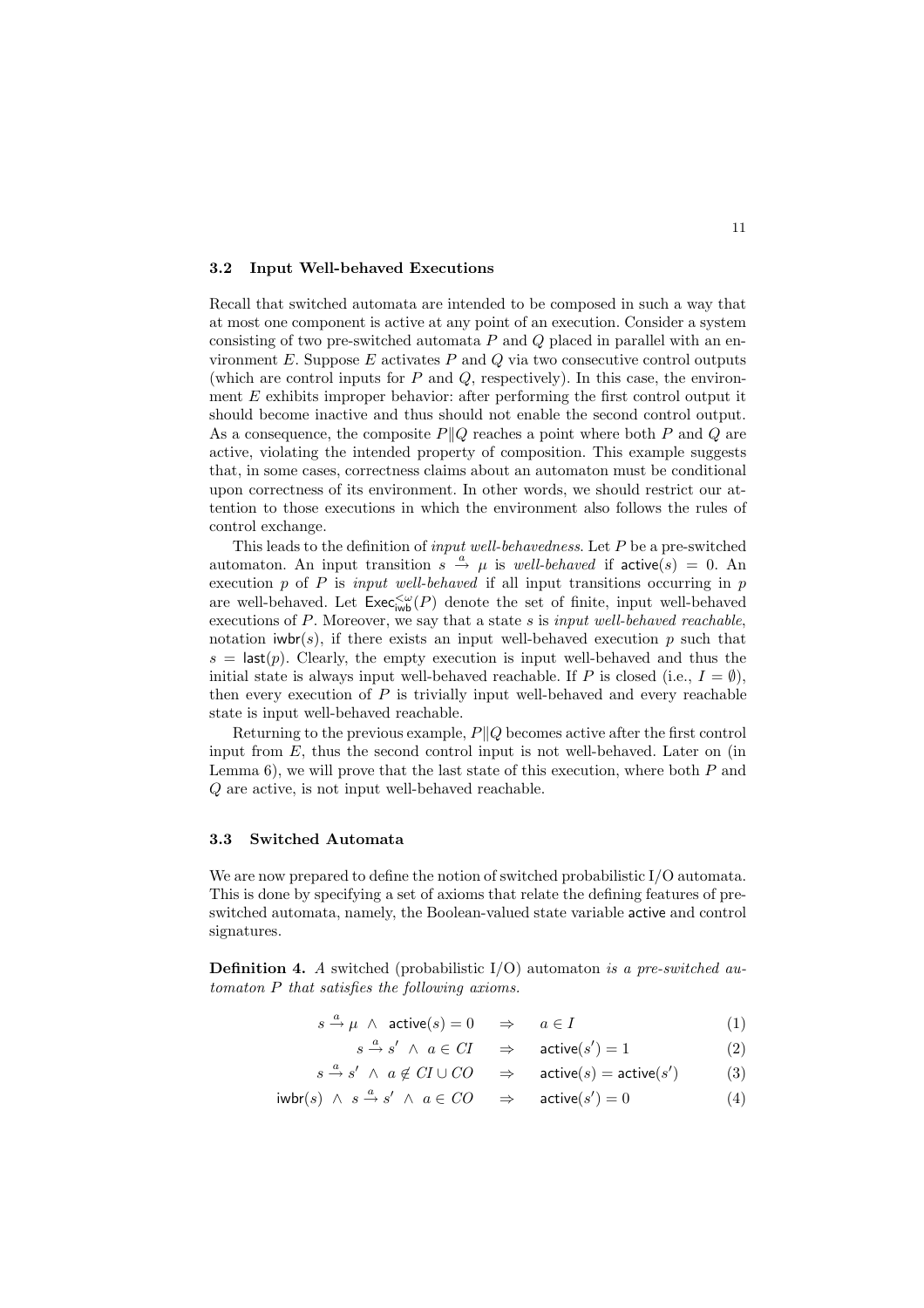These four axioms formalize our intuitions about control passage. Axiom (1) requires all inactive states to be quiescent. Axioms (2) and (4) say that control inputs lead to active states and control outputs to inactive states. Axiom (3) says that non-control transitions and synchronized control transitions do not change the activity status. Together, they describe an "activity cycle" for the automaton  $P$ : (i) while in inactive mode,  $P$  does not enable locally controlled transitions, although it may still receive inputs from its environment; (ii) when P receives a control input it moves into active mode, where it may perform hidden or output transitions, possibly followed by a control output; (iii) via this control output P returns to inactive mode.

Notice that Axiom (4) is required for input well-behaved reachable states only. Without this relaxation, the composition of two switched automata may not satisfy Axiom (4). A simple example is the automaton  $P||Q$  described in Section 3.2, where both  $P$  and  $Q$  have been activated by their environment  $E$ . At that point, if either  $P$  or  $Q$  performs a control output, the composite remains active.

We proceed to confirm that the class of switched automata is closed under the parallel composition operator for pre-switched automata. A set  $\{P_1, \ldots, P_n\}$  of switched automata is compatible if the set of underlying pre-switched automata is compatible. Define the composite,  $||_{1 \leq i \leq n} P_i$ , to be the result of composing the switched automata as pre-switched automata. Lemma 5 below verifies the first three axioms.

**Lemma 5.** Let  $\{P_1, \ldots, P_n\}$  be a compatible set of switched automata. The composite  $\|_{1\leq i\leq n}P_i$  satisfies Axioms (1), (2) and (3).

*Proof.* Let  $s = \langle s_1, \ldots, s_n \rangle$  be a state of the composite. Recall that  $active(s)$ is defined to be the disjunction  $\bigvee_{1 \leq i \leq n}$  active<sub>i</sub> $(s_i)$ . Furthermore, every control input (resp. locally controlled action) of the composite is a control input (resp. locally controlled action) of some component, thus Axioms (1) and (2) follow easily.

Consider Axiom (3). It is trivial if  $a \in BAct$  and if  $a \in Sync_i$  for some *i*. Otherwise, by compatibility, there exist a unique i and j such that  $a \in CI_i \cap CO_j$ . Since  $P_j$  satisfies Axiom (1) and a is locally controlled by  $P_j$ , we know that  $\mathsf{active}_j(s_j) = 1$ , thus  $\mathsf{active}(s) = 1$ . By Axiom (2) for  $P_i$ , we have  $\mathsf{active}_i(s_i') = 1$ , therefore  $\textsf{active}(s') = 1 = \textsf{active}(s)$ .  $□$ 

Axiom (4) follows from Lemma 6 below.

**Lemma 6.** Let  $\{P_1, \ldots, P_n\}$  be a compatible set of switched automata. For each finite, input well-behaved execution p of  $||_{1 \le i \le n} P_i$ , we have:

- (i) for all i,  $\pi_i(p)$  is also input well-behaved;
- (ii) there is at most one i such that  $\textsf{active}_i(\pi_i(\textsf{last}(p))) = 1$ .

*Proof.* Induction on the length p. Let s denote  $\textsf{last}(p)$ . By definition of compatibility, the empty execution satisfies Property (ii). Property (i) is trivial.

Take an input well-behaved execution  $p'$  of the form  $pa\mu s'$ . Assume the induction hypothesis and consider the following cases.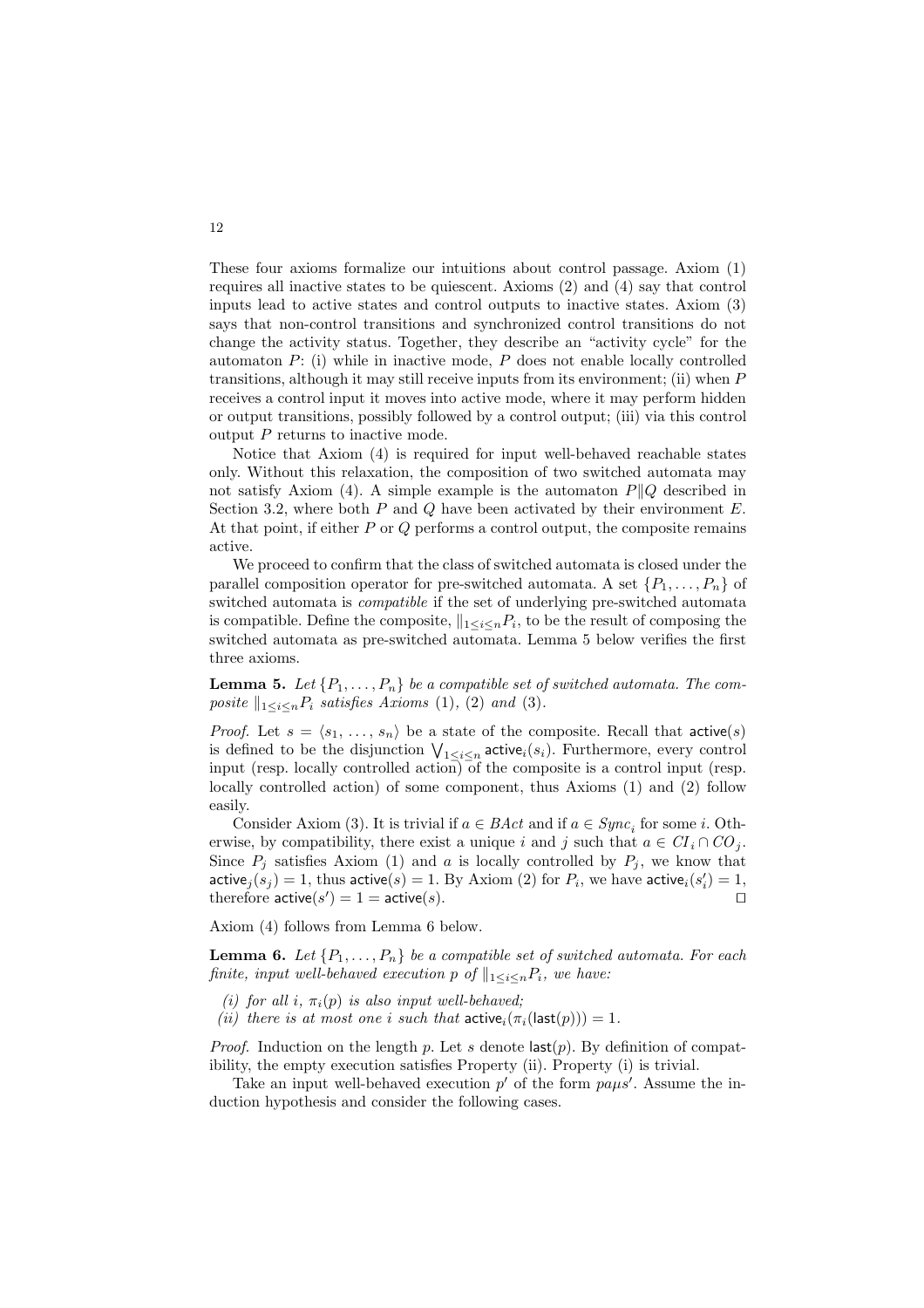- $a \in H_i ∪ Sync_i$  for some *i*. Notice that the input well-behavedness condition cannot be violated by appending a hidden or synchronized transition, thus Property (i) is satisfied. Property (ii) holds because, by Axiom (3), hidden and synchronized transitions don't change the status of an automaton.
- $a \in CI_i \cap CO_i$  for some i, j. By definition of compatibility, a is not in the signature of  $P_k$  for k distinct from i, j. Thus components other than  $P_i$  and  $P_j$  do not participate in this a-transition. By Axiom (1), active,  $(\pi_j(s)) = 1$ . By I.H,  $\pi_k(p)$  is input well-behaved for all k and active  $k(\pi_k(s)) = 0$  for k distinct from j. This implies both  $\pi_i(p')$  and  $\pi_j(p')$  are input well-behaved and thus Property (i) holds for  $p'$ . Moreover, since  $P_i$  and  $P_j$  satisfy Axioms (2) and  $(4)$ , they exchange status after the *a*-transition. Therefore Property (ii) also holds.
- $− a ∈ BI$ . By input well-behavedness of p' and Axiom (3), we conclude that  $\mathsf{active}(s) = \mathsf{active}(s') = 0,$  which implies that  $\mathsf{active}_i(\pi_i(s)) = \mathsf{active}_i(\pi_i(s')) = 0$ 0 for all  $i$ . Therefore both Properties (i) and (ii) are satisfied.
- $a \in BO$ . By compatibility and Lemma 1, we may choose a unique i such that  $a$  is locally controlled by  $P_i$ . Then the induction hypothesis guarantees that  $\pi_i(p')$  is input well-behaved and that for all  $j \neq i$ , active,  $(\pi_j(s)) = 0$ . Therefore  $\pi_j(p')$  is input well-behaved for all  $j \neq i$ . Property (ii) holds due to Axiom (3).
- $-a \in CI$ . By input well-behavedness of p', active(s) = 0. This implies Property (i). By definition of compatibility, we may choose a unique  $i$  such that  $a \in CI_i$ . By Axiom (2), active<sub>i</sub> $(\pi_i(s')) = 1$ . Since no other component participates in this a-step, Property (ii) is also satisfied.
- $a \in CO$ . By compatibility and Lemma 1, we may choose a unique i such that  $a$  is in the signature of  $P_i$ . Property (i) is then immediate. Since  $a$  is locally controlled by  $P_i$ , we know that  $\text{active}_i(\pi_i(s)) = 1$ . By the induction hypothesis,  $\text{active}_j(\pi_j(s)) = 0$  for all  $j \neq i$ . Since  $\pi_j(s) = \pi_j(s')$  for all such j, Property (ii) also holds. □

**Corollary 2.** Let  $\{P_1, \ldots, P_n\}$  be a compatible set of switched automata. The composite  $||_{1\leq i\leq n}P_i$  satisfies Axiom (4) and is therefore also a switched automaton.

*Proof.* Let  $s \stackrel{a}{\rightarrow} s'$  be a transition such that s is input well-behaved reachable and  $a \in CO$ . Choose input well-behaved p with  $s = \text{last}(p)$  and choose  $\mu$  such that  $s \stackrel{a}{\rightarrow} \mu$  and  $s' \in \text{Supp}(\mu)$ . Then  $p' = p a \mu s'$  is an input well-behaved execution. By compatibility and Lemma 1, we may choose a unique  $i$  such that  $a$  is in the signature of  $P_i$ . Applying Lemma 6, we have that  $\pi_i(p)$  is input well-behaved; thus we may apply Axiom (4) to  $P_i$  and conclude that  $\text{active}_i(\pi_i(s')) = 0$ . On the other hand, since a is locally controlled by  $P_i$ , we know that  $\text{active}_i(\pi_i(s)) = 1$ . By Lemma 6, active,  $(\pi_i(s)) = 0$  for all  $j \neq i$ . For every such j,  $P_i$  does not participate in this a-transition, therefore its activity status remains 0. This gives  $\mathsf{active}(s') = 0.$ 

Since the first three axioms follow from Lemma 5, we may conclude that  $||_1 \leq i \leq n}$  is a switched automaton. □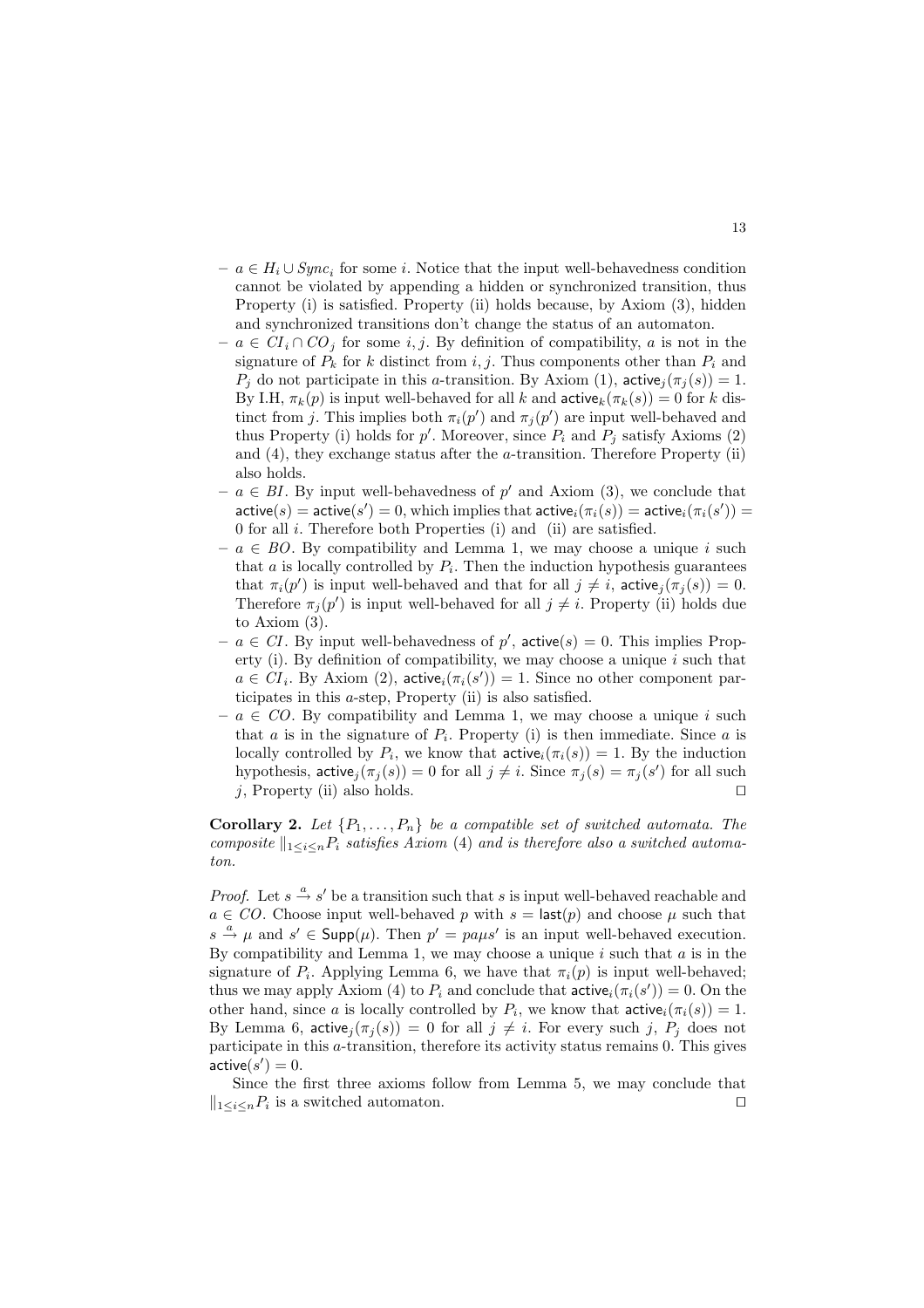To summarize,  $||_{1\leq i\leq n}$  is a well-defined n-ary operator for switched automata and, in the binary case, associativity follows from Lemma 4.

The following corollary of Lemma 6 verifies our claim that, once a switched automaton  $P$  is placed in a closing environment (i.e., an environment capable of providing all inputs to  $P$ ), it will never follow an execution that is not input well-behaved.

**Corollary 3.** Let  $\{P_1, \ldots, P_n\}$  be a closed and compatible set of switched automata. For every execution p of  $||_{1 \leq i \leq n} P_i$  and  $1 \leq i \leq n$ ,  $\pi_i(p)$  is input wellbehaved.

Intuitively, a closed and compatible set of switched automata represents a network of processes passing a single token among them. The basic assumption is that a component enables a locally controlled transition only if it is in possession of the token. Therefore, in any reachable state, there is a unique component in possession of the token and this active component never receives any inputs. As we shall see in Section 6, the behavior of an automaton is always parameterized by a closing environment; thus we are well justified in restricting our attention to input well-behaved executions.

#### 3.4 Scheduled Automata

Next we turn to scheduling decisions. The notion of I/O schedulers for switched automata is inherited from that of its underlying PIOA.

**Definition 5.** A scheduled automaton is a triple  $\langle P, \sigma, \rho \rangle$  such that P is a switched automaton and  $\langle \sigma, \rho \rangle$  is an I/O scheduler for P.

We use letters S, T, etc. to denote scheduled automata. For each  $1 \leq i \leq n$ , let  $S_i$  denote a scheduled automaton  $\langle P_i, \sigma_i, \rho_i \rangle$ . The set  $\{S_i \mid 1 \le i \le n\}$  is said to be *compatible* if  $\{P_i \mid 1 \leq i \leq n\}$  is compatible as a set of switched automata. Given such a compatible set of scheduled automata, we obtain its composite by combining the I/O schedulers  $\{\langle \sigma_i, \rho_i \rangle \mid 1 \leq i \leq n\}$  into an I/O scheduler  $\langle \sigma, \rho \rangle$ for the switched automaton  $||_{1 \leq i \leq n} P_i$ .

**Definition 6.** Suppose  $\{S_i \mid 1 \leq i \leq n\}$  is a compatible set of scheduled automata, where  $S_i = \langle P_i, \sigma_i, \rho_i \rangle$  for each i. We construct from this set a composite scheduled automaton  $||_{1\leq i\leq n}S_i := \langle P, \sigma, \rho \rangle$  as follows.

- $P := ||_{1 \le i \le n} P_i.$
- For every finite execution p of P with  $\textsf{last}(p) = s$  and for every  $a \in I$ ,
	- $\sigma(p,a)(t \stackrel{b}{\rightarrow} \mu) := 0 \text{ if } t \neq s \text{ or } b \neq a;$
	- otherwise,  $\sigma(p, a)$  ( $s \stackrel{a}{\rightarrow} \mu_0 \times \ldots \times \mu_n$ ) :=  $\Pi_i c_i$ , where  $c_i$  equals  $\star \sigma_i(\pi_i(p), a)(\mu_i), \text{ if } a \in I_i;$ 
		- ∗ 1, otherwise.
- For every finite execution p of P with  $\textsf{last}(p) = s$ ,
	- $\rho(p)(t \stackrel{a}{\rightarrow} \mu) := 0$  if p is not input well-behaved,  $t \neq s$ , or  $a \notin L$ ;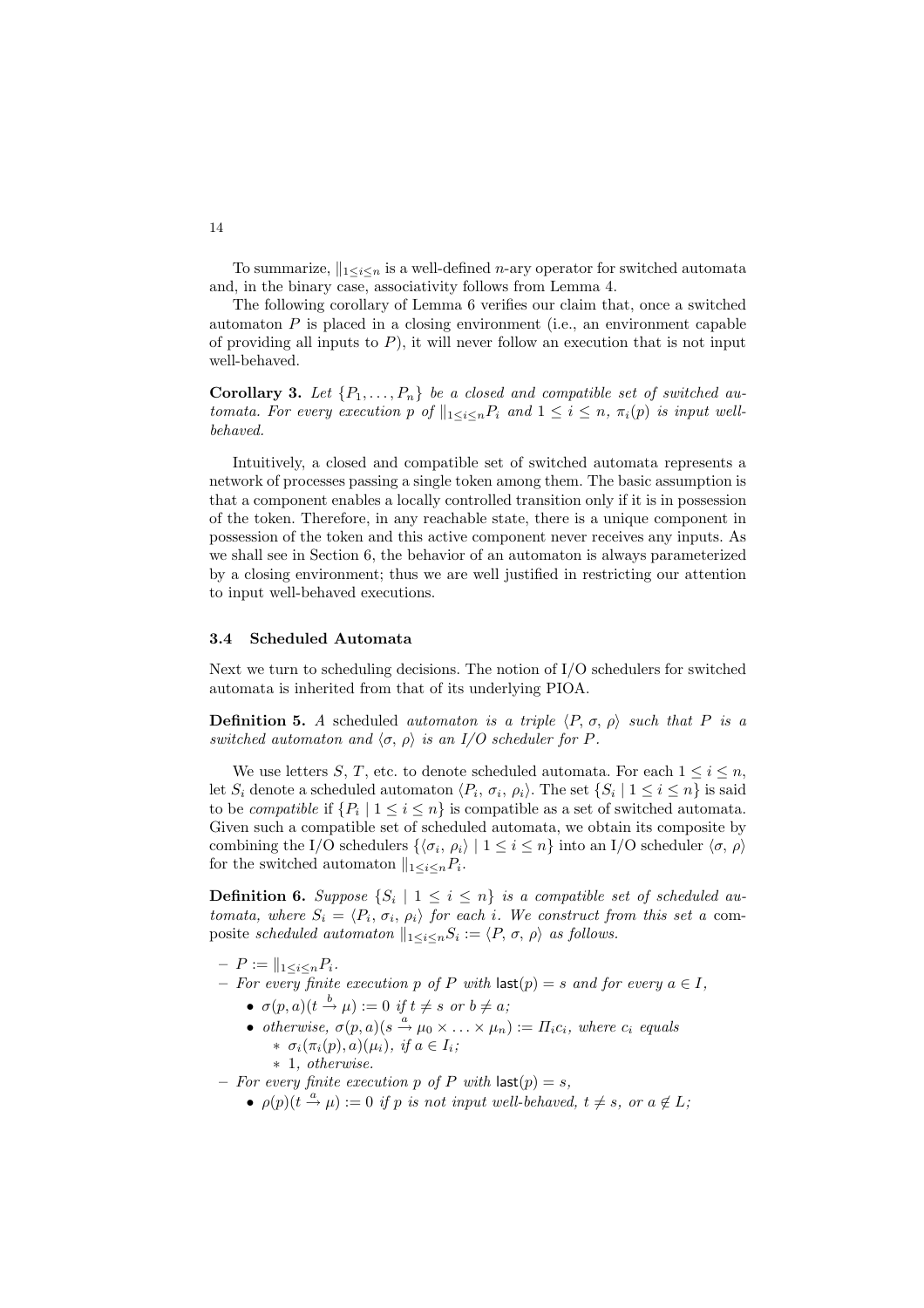- otherwise,  $\rho(p)$  ( $s \stackrel{a}{\rightarrow} \mu_0 \times \ldots \times \mu_n$ ) :=  $\Pi_i c_i$ , where  $c_i$  equals
	- \*  $\rho_i(\pi_i(p))(a,\mu_i)$ , if  $a \in L_i$ ;
	- ∗ σi(πi(p), a)(µi) if a ∈ Ii;
	- ∗ 1, otherwise.

The next two lemmas verify that  $\langle \sigma, \rho \rangle$  is in fact an I/O scheduler for P.

**Lemma 7.** The function  $\sigma$  in Definition 6 is in fact an input scheduler for P.

*Proof.* Let p be a finite execution of P with  $\textsf{last}(p) = s$  and let  $a \in I$  be given. By definition,  $\sigma(p, a)$  assigns nonzero probability only to transitions of the form  $s \stackrel{a}{\rightarrow} \mu$ .

Let  $i_1, \ldots, i_N$  be an enumeration of the set of indices i such that  $a \in I_i$ . For each  $1 \leq k \leq N$ , let  $X_k$  denote the set  $\{\mu \mid \pi_{i_k}(s) \stackrel{a}{\rightarrow} \mu\}$ . Let  $X := X_1 \times \ldots \times X_N$ . Then we have

$$
\sum_{\mu:s\stackrel{\alpha}{\to}\mu} \sigma(p,a)(\mu)
$$
\n
$$
= \sum_{\langle \mu_1,\ldots,\mu_N\rangle \in X} \prod_{k=1}^N \sigma_{i_k}(\pi_{i_k}(p),a)(\mu_k)
$$
\n
$$
= \sum_{\mu_1 \in X_1} \ldots \sum_{\mu_N \in X_N} \prod_{k=1}^N \sigma_{i_k}(\pi_{i_k}(p),a)(\mu_k)
$$
\n
$$
= \prod_{k=1}^N \sum_{\mu_k \in X_k} \sigma_{i_k}(\pi_{i_k}(p),a)(\mu_k)
$$
\n
$$
= \prod_{k=1}^N \sum_{\mu_k \in X_k} \sigma_{i_k}(\pi_{i_k}(p),a)(\mu_k)
$$
\n
$$
= 1.
$$
\n
$$
\sigma_{i_k}(\pi_{i_k}(p),a)
$$
 discrete distribution

⊓⊔

## **Lemma 8.** The function  $\rho$  in Definition 6 is in fact an output scheduler for P.

*Proof.* Let p be a finite execution of  $||_{1\leq i\leq n}P_i$  with  $|$ ast $(p) = s$ . By definition,  $\rho(p)$  has empty support if p is not input well-behaved. Therefore, we may assume  $p$  is input well-behaved. By Lemma 6, there is at most one  $j$  such that active<sub>i</sub> $(\pi_i(s)) = 1$ . Hence, by Axiom (1), there is at most one j such that  $\pi_i(s)$ enables a locally controlled transition. If such  $j$  does not exist, then  $s$  does not enable any locally controlled transitions and, by definition,  $\rho(p)$  must have an empty support.

Otherwise, choose a unique  $j$  such that  $s$  enables locally controlled transitions of  $P_j$ . Fix  $a \in L_j$ . Let  $Y := \{\mu \mid \pi_j(s) \stackrel{a}{\to} \mu\}$  and let  $i_1, \ldots, i_N, X_1, \ldots, X_k, X_k$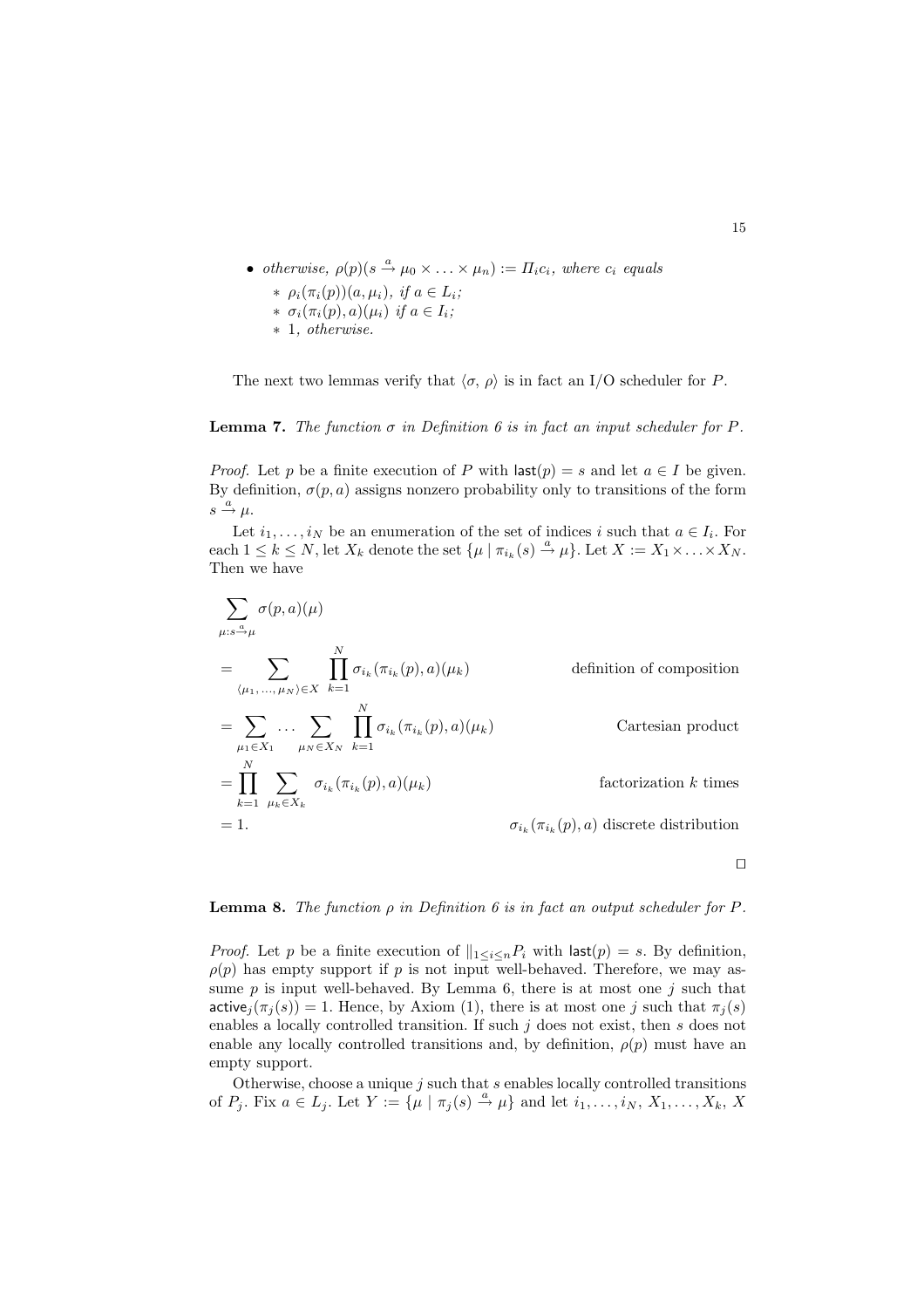be given as in Lemma 7. Then we have

$$
\sum_{\overline{\mu}:s\stackrel{\Delta}{\rightarrow}\overline{\mu}} \rho(p)(a,\overline{\mu}) = \sum_{\langle \mu,\mu_1,\dots,\mu_N\rangle \in Y \times X} \rho_j(\pi_j(p))(a,\mu) \cdot \prod_{k=1}^N \sigma_{i_k}(\pi_{i_k}(p),a)(\mu_k)
$$

$$
= \sum_{\mu \in Y} \rho_j(\pi_j(p))(a,\mu) \cdot \sum_{\langle \mu_1,\dots,\mu_N\rangle \in X} \prod_{k=1}^N \sigma_{i_k}(\pi_{i_k}(p),a)(\mu_k)
$$

$$
= \sum_{\mu \in Y} \rho_j(\pi_j(p))(a,\mu),
$$

where the last equality follows the proof of Lemma 7.

Now we sum over all  $a \in L_i$ :

$$
\sum_{a\in L_j}\ \sum_{\overline{\mu}:s\stackrel{a}{\to}\overline{\mu}}\rho(p)(a,\overline{\mu})=\sum_{a\in L_j}\ \sum_{\mu:\pi_j(s)\stackrel{a}{\to}\mu}\rho_j(\pi_j(p))(a,\mu).
$$

This is always at most 1 because  $\rho_j(\pi_j(p))$  is a discrete sub-distribution. □

**Corollary 4.** The parallel composition operator  $||_{1\leq i\leq n}$  is well-defined for scheduled automata.

Proof. By Corollary 2 and Lemmas 7 and 8.

As usual, we write  $S_1||S_2$  for  $||_{1\leq i\leq 2}S_i$ , provided  $S_1$  and  $S_2$  are compatible. Associativity of  $\parallel$  for scheduled automata follows from that for switched automata and a routine check on the I/O schedulers. Finally, the notions of probabilistic executions and trace distributions for closed scheduled automata are inherited from those of PIOAs. In particular, we write  $Q_S$  (respectively,  $D_S$ ) for the probabilistic execution (respectively, trace distribution) induced by the output scheduler of a closed scheduled automaton S.

## 4 Projection and Pasting

In this section, we study projection and pasting of probabilistic behaviors. Such results are essential elements in constructing a compositional modeling framework. We begin by introducing the notion of regular executions, which will be used to define pseudo trace distributions for automata with open inputs. In Lemma 14, we prove that the pseudo distribution of a composite is uniquely determined by those of its components. Finally, we prove the main pasting lemma for closed automata (Lemma 16), which plays a crucial role in the proof of our main compositionality theorem (Theorem 1).

#### 4.1 Regular Executions

Given an execution  $p$  of a switched automaton  $P$ , we say that  $p$  is regular if it is both minimal and input well-behaved. Given a finite sequence  $\alpha$  of visible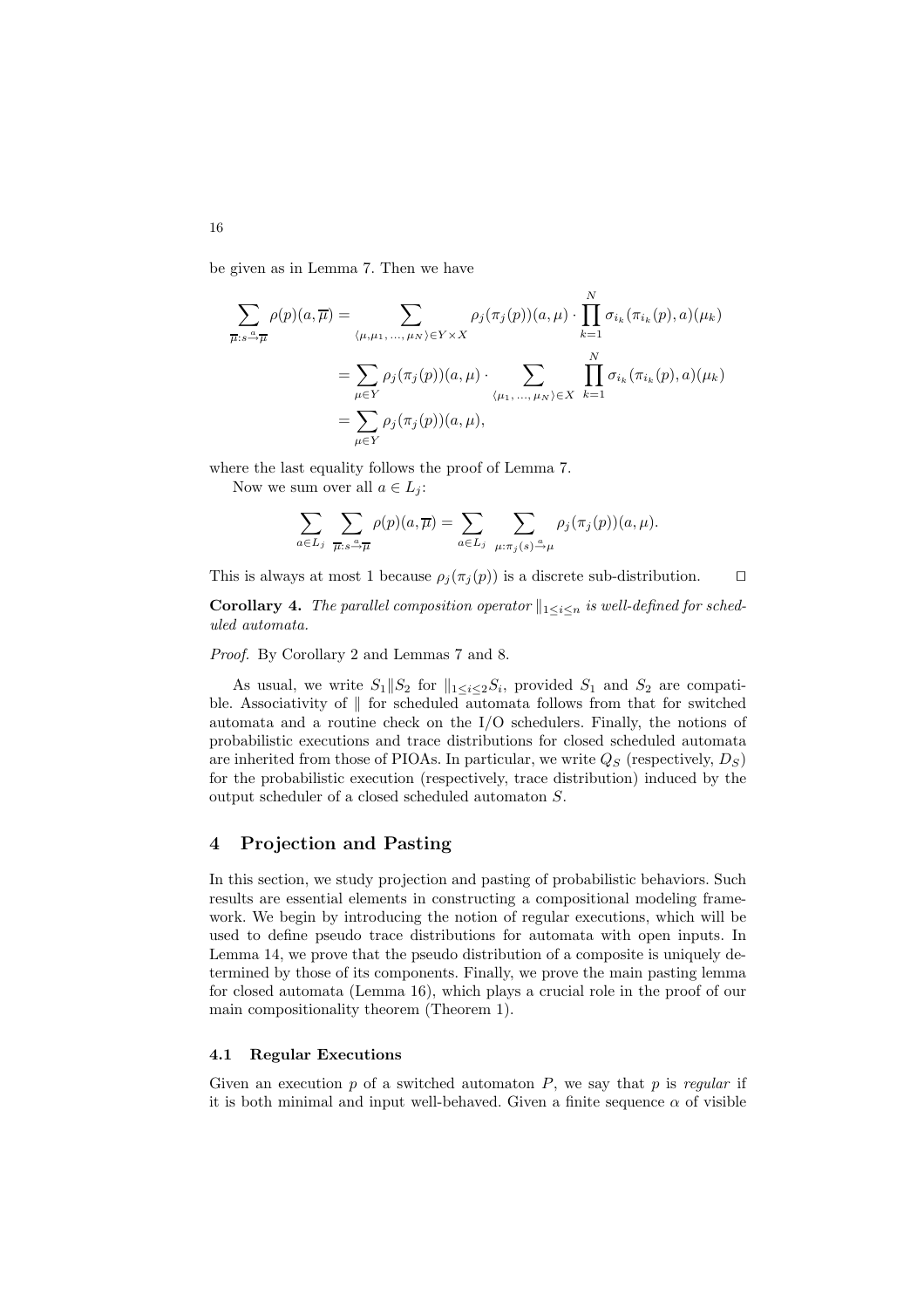actions in P, let  $tr_{reg}^{-1}(\alpha)$  denote the set of regular executions of P with trace  $\alpha$ . Notice that regularity coincides with minimality in case  $P$  is closed. Moreover, regularity is preserved under the operation of appending input transitions.

We make the following observation about regular executions ending with an input transition.

**Lemma 9.** Let  $p'$  be a nonempty regular execution and let  $p$  be the one-step prefix of p'. That is,  $p' = p a \mu s'$  for some a,  $\mu$  and s'. If a is an input action, then p is also regular.

Proof. Notice that any prefix of an input well-behaved execution is input wellbehaved. It remains to show p is minimal. Without loss, assume p is nonempty. For contradiction, suppose that p is of the form  $q\bar{b}\overline{\mu}s$  where b is a hidden action. By Axioms (1) and (3), we have active(last(q)) = active(s) = 1. Since a is an input action, this contradicts the assumption that  $p'$  is input well-behaved.  $\Box$ 

For the next three lemmas, let  $P_1$  and  $P_2$  be compatible scheduled automata and let  $\alpha$  be a finite sequence of visible action symbols of  $P_1||P_2$ . Lemma 10 states that regular executions of a parallel composite always project to regular executions of the components. Lemma 11 states that regular executions of the two components in a composition can be "zipped" together in a unique way, provided they have matching traces. Finally, Lemma 12 states that, given a fixed trace, there is a bijective correspondence between the set of regular executions of the composite and the Cartesian product of the sets of regular executions of the two components. It follows directly from Lemma 10 and Lemma 11.

**Lemma 10.** For every regular execution p of  $P_1||P_2$ , both  $\pi_1(p)$  and  $\pi_2(p)$  are regular executions.

Proof. By Corollary 3, both projections are input well-behaved. We prove minimality by induction on the length of p. Note that empty executions are always minimal.

Consider a nonempty regular execution  $p$  and let  $a$  be the label of the last transition on p. Without loss of generality, we consider only  $\pi_1(p)$ . By minimality of p, a is a visible action. If a is in the signature of  $P_1$ , then  $\pi_1(p)$  is minimal. Otherwise, let q be the unique prefix of p such that q is minimal and  $tr(p)$  = tr(q)a. Then p is of the form  $qa_1\mu_1s_1 \ldots s_n a\mu s$ , where each  $a_i$  is in  $H_{P_1} \cup H_{P_2}$ . Since  $q$  is a prefix of  $p$ ,  $q$  must also be input well-behaved, thus it follows from the induction hypothesis that  $\pi_1(q)$  is minimal. We claim that  $\pi_1(p) = \pi_1(q)$ .

There are two cases.

- a is an input of  $P_1||P_2$ . By Lemma 9, the one-step prefix of p is regular, thus minimal. Therefore it must coincide with q, so  $\pi_1(p) = \pi_1(q)$ .
- a is locally controlled by  $P_2$ . A (backwards) inductive argument using Lemma 6 and Axioms (1) and (3) shows that for all  $1 \leq i \leq n$ ,  $a_i \in H_{P_2}$ . Again this implies  $\pi_1(p) = \pi_1(q)$ . □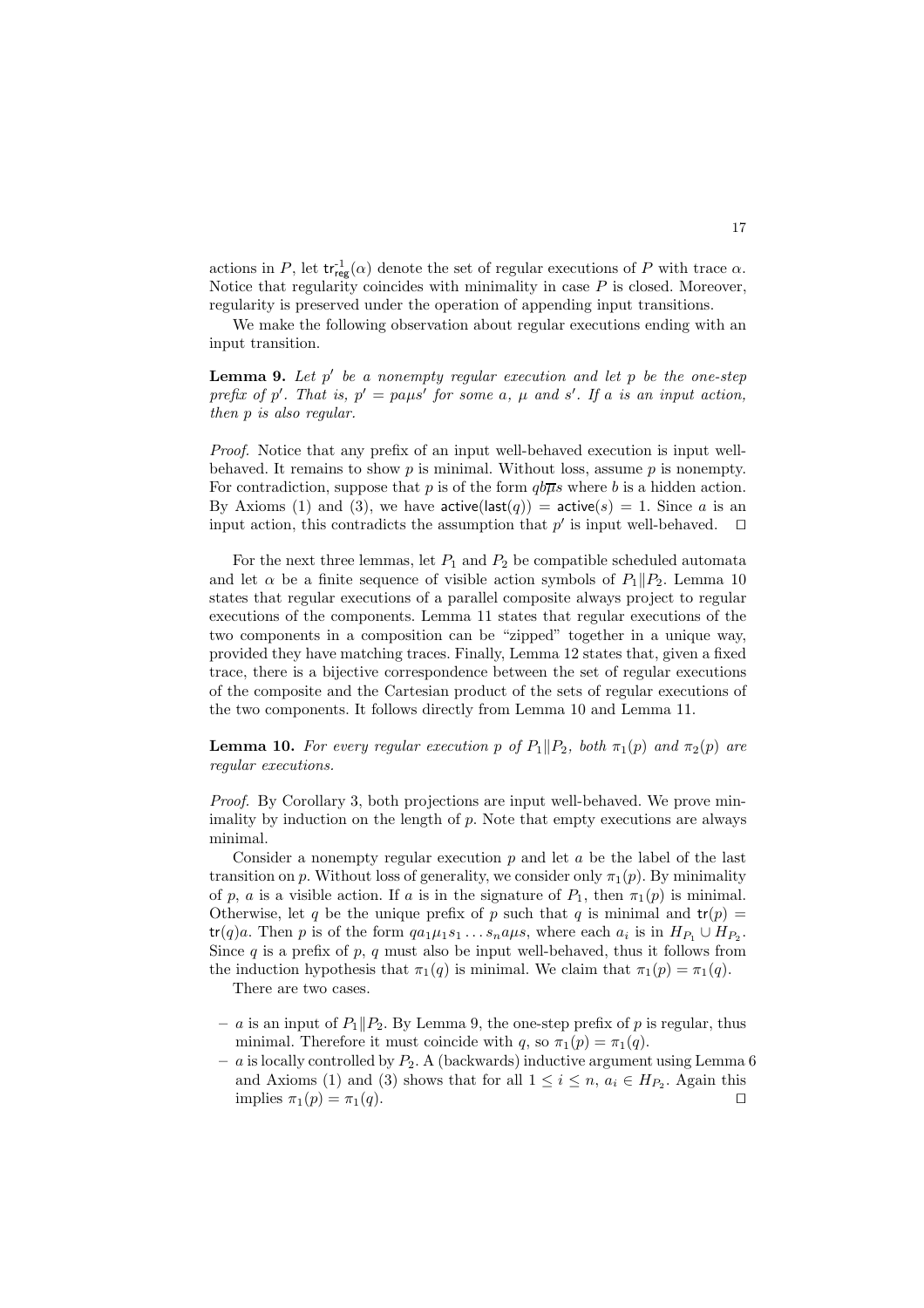**Lemma 11.** Let p be a regular execution of  $P_1$  such that  $tr(p) = \pi_1(\alpha)$ . Similarly for q in  $P_2$ . There is a unique regular execution r of  $P_1||P_2$  such that  $\pi_1(r) = p$ ,  $\pi_2(r) = q$ , and  $tr(r) = \alpha$ .

*Proof.* We proceed by induction on the length of  $\alpha$ . If  $\alpha$  is empty, then, by minimality, p and q are both empty. Take r to be the empty execution of  $P_1||P_2$ .

Consider  $\alpha a$ . Let  $p'$  be a regular execution of  $P_1$  with visible trace  $\pi_1(\alpha a)$  and let p denote the unique minimal prefix of p with visible trace  $\pi_1(\alpha)$ . Similarly for  $q \sqsubseteq q'$  in  $P_2$ . By induction hypothesis, choose a unique regular execution r such that  $\pi_1(r) = p$ ,  $\pi_2(r) = q$ , and  $tr(r) = \alpha$ .

First assume that a is locally controlled by  $P_1$ . Suppose a is in the signature of  $P_2$ . In that case,  $a \in I_{P_2}$  and q ends with an a-transition. By Lemma 9, we know that the one-step prefix of  $q'$  is minimal, thus coincides with q. Take  $r'$  to be the unique extension of r, in which  $P_1$  follows  $p'$  and  $P_2$  idles after r until the last step (i.e., the a-step).

If a is not in the signature of  $P_2$ , then  $\pi_2(\alpha) = \pi_2(\alpha a)$ . Therefore  $q = q'$  and we take  $r'$  to be the unique extension of r in which  $P_1$  follows  $p'$  and  $P_2$  idles after q.

The case in which  $a$  is locally controlled by  $P_2$  is symmetric. It remains to consider the case where a is an input of  $P_1||P_2$ . Again, if a is not in the signature of  $P_1$ , then  $p = p'$ ; otherwise, we apply Lemma 9 to conclude that p is the one-step prefix of  $p'$ . Similarly for q and  $q'$ . Take  $r'$  to be the unique (one-step) extension of r in which 1.  $P_i$  takes an a-step after r, if a is in the signature of  $P_i$ , and 2.  $P_i$  idles after r otherwise. □

**Lemma 12.** Let X denote  $\text{tr}_{\text{reg}}^1(\alpha)$  in  $P_1||P_2$ . Let Y and Z denote  $\text{tr}_{\text{reg}}^1(\pi_1(\alpha))$ in  $P_1$  and  $\text{tr}_{\text{reg}}^1(\pi_2(\alpha))$  in  $P_2$ , respectively. There exists an isomorphism zip:  $Y \times Z \longrightarrow X$  whose inverse is  $\langle \pi_1, \pi_2 \rangle$ .

#### 4.2 Pseudo Probabilistic Executions and Pseudo Trace Distributions

Next we introduce a notion of pseudo probabilistic execution for automata with open inputs. The definition itself is completely analogous to probabilistic executions for closed automata; however, a pseudo probabilistic execution does not always induce a probability measure, because it does not take into account the probabilities with which inputs are provided by the environment.

**Definition 7.** Let  $S = \langle P, \sigma, \rho \rangle$  be a scheduled automaton and let p be a finite execution of S. Define the pseudo probabilistic execution  $Q$  of S as follows:

- $-Q(s^0) = 1$ , where  $s^0$  is the initial state of S;
- $-$  if p' is of the form paµs' with  $a \in I$ , then  $Q(p') := Q(p) \cdot \sigma(p, a)(\mu) \cdot \mu(s')$ ;
- $-$  if p' is of the form paµs' with  $a \in L$ , then  $Q(p') := Q(p) \cdot \rho(p)(a, \mu) \cdot \mu(s')$ .

Similarly, we define pseudo trace distributions.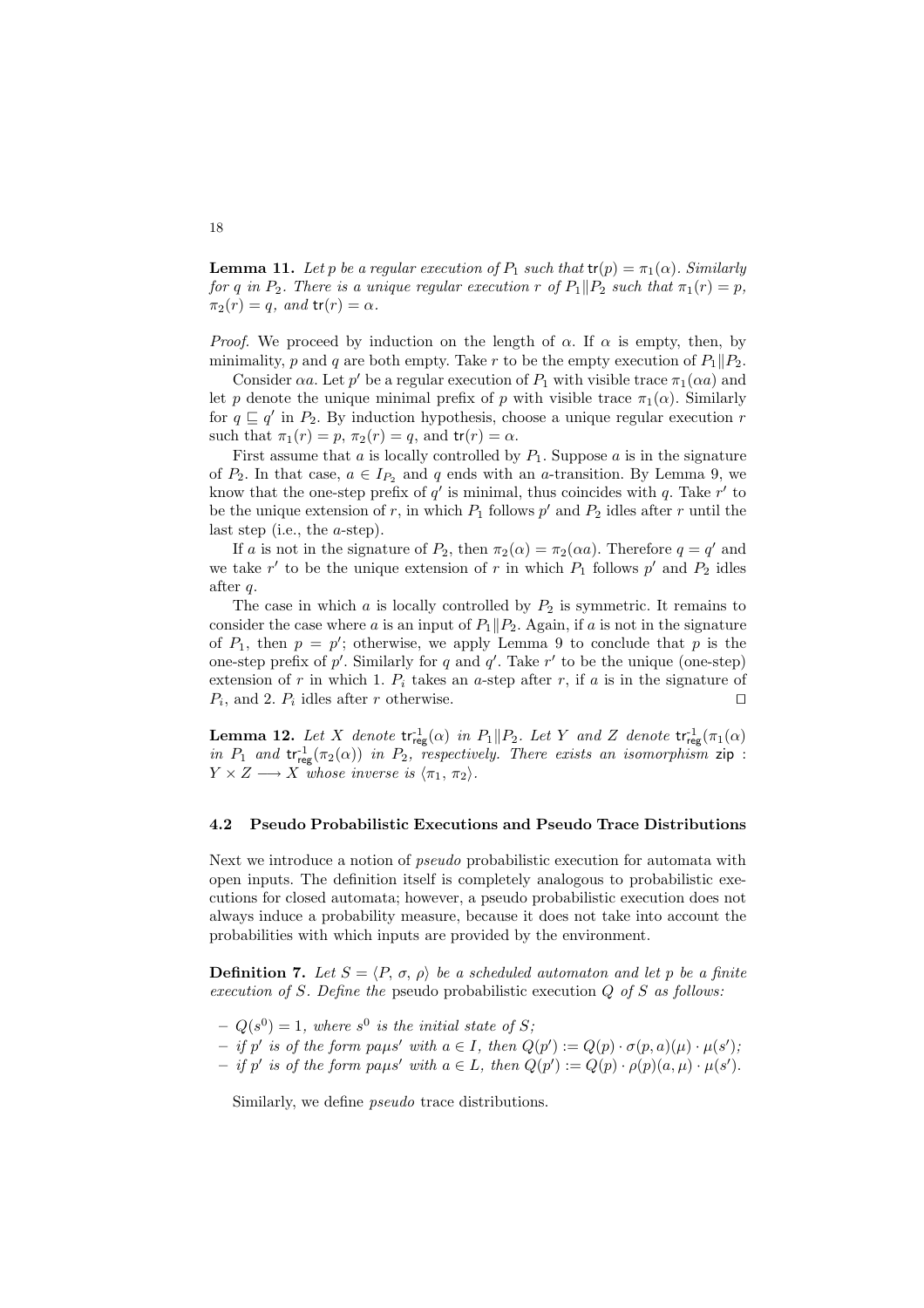**Definition 8.** Let  $S = \langle P, \sigma, \rho \rangle$  be a scheduled automaton and let  $\alpha$  be a finite sequence of visible action symbols of S. The pseudo trace distribution  $D$  of S is defined by  $D(\alpha) := \sum_{p \in \text{tr}_{\text{reg}}^1(\alpha)} Q(p)$ , where Q is the pseudo probabilistic execution of S.

Notice that, if  $S$  is closed, then the pseudo probabilistic execution of  $S$  coincides with the probabilistic execution of S. Moreover, an execution of a closed automaton  $S$  is regular if and only if it is minimal, thus the pseudo trace distribution of S coincides with the trace distribution of S.

For the rest of this section, let  $S$  and  $T$  be a pair of compatible scheduled automata. Let  $Q_{S||T}$ ,  $Q_S$  and  $Q_T$  denote the pseudo probabilistic executions of  $S||T, S$  and T, respectively. Similarly for pseudo trace distributions  $D_{S||T}, D_S$ and  $D_T$ . Lemma 13 below says we can project a pseudo probabilistic execution of the composite to yield pseudo probabilistic executions of the components. Lemma 14 then combines Lemma 12 and Lemma 13 to show the analogous projection result for pseudo trace distributions.

**Lemma 13.** For all finite executions p of  $S||T$ , we have  $Q_{S||T}(p) = Q_S(\pi_1(p))$ .  $Q_T(\pi_2(p)).$ 

*Proof.* If p is empty,  $Q_{S||T}(p) = 1 = Q_S(\pi_1(p)) \cdot Q_T(\pi_2(p))$ . Consider  $p' = p a \mu s'$ , where  $\mu = \mu_1 \times \mu_2$  and  $s' = (s'_1, s'_2)$ . Let  $c_1$  denote

- $\rho_S(\pi_1(p))(a, \mu_1)$  if a is locally controlled by S;
- $-\sigma_S(\pi_1(p), a)(\mu_1)$  if a is an input of S; – 1 otherwise.

Similarly for  $c_2$  in T. Then we have

$$
Q_{S||T}(p') = Q_{S||T}(p) \cdot c_1 \cdot \mu_1(s'_1) \cdot c_2 \cdot \mu_2(s'_2)
$$
 definition  $S||T$   
=  $Q_S(\pi_1(p)) \cdot Q_T(\pi_2(p)) \cdot c_1 \cdot \mu_1(s'_1) \cdot c_2 \cdot \mu_2(s'_2)$  I.H.  
=  $Q_S(\pi_1(p')) \cdot Q_T(\pi_2(p')).$  definition  $Q_S, Q_T$ 

**Lemma 14.** Let  $\alpha$  be a finite sequence of visible action symbols of S||T. Then  $D_{S||T}(\alpha) = D_S(\pi_1(\alpha)) \cdot D_T(\pi_2(\alpha)).$ 

*Proof.* Let X denote  $tr_{reg}^{-1}(\alpha)$  in S||T. Let Y and Z denote  $tr_{reg}^{-1}(\pi_1(\alpha))$  in S and  $\mathsf{tr}_{\mathsf{reg}}^{-1}(\pi_2(\alpha))$  in T, respectively. We have

$$
D_{S||T}(\alpha) = \sum_{r \in X} Q_{S||T}(r)
$$
 definition  $D_{S||T}$   
\n
$$
= \sum_{r \in X} Q_S(\pi_1(r)) \cdot Q_T(\pi_2(r))
$$
 Lemma 13  
\n
$$
= \sum_{p \in Y, q \in Z} Q_S(p) \cdot Q_T(q)
$$
Lemma 12  
\n
$$
= (\sum_{p \in Y} Q_S(p)) \cdot (\sum_{q \in Z} Q_T(q))
$$
 factorization  
\n
$$
= D_S(\pi_1(\alpha)) \cdot D_T(\pi_2(\alpha)).
$$
 definition  $D_S$  and  $D_T$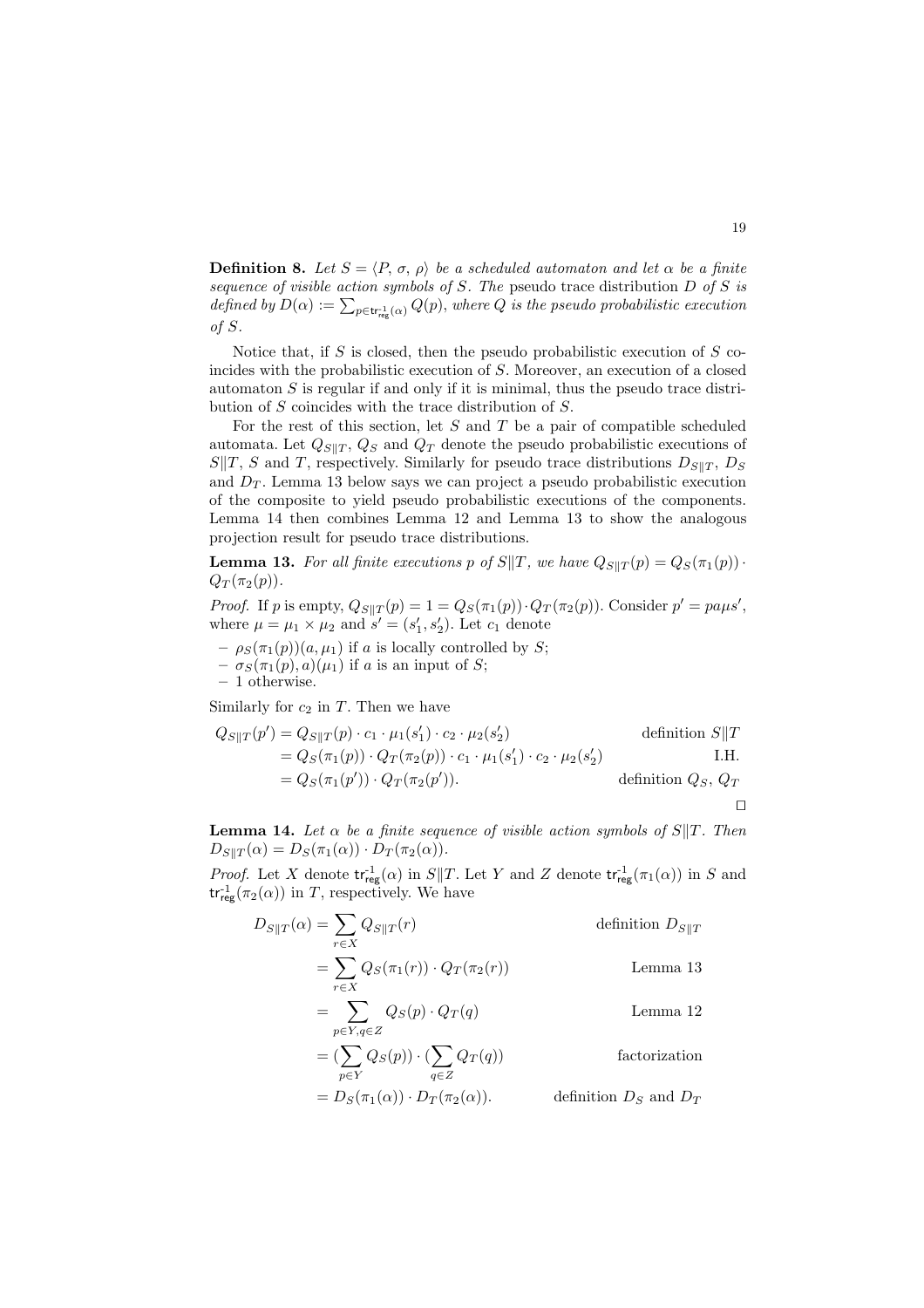To prove the main pasting lemma, we need yet another technical result; namely, inputs must be received with probability 1. This can be viewed as "input enabling" in the probabilistic sense and it follows from basic properties of target distributions and input schedulers.

**Lemma 15.** Let  $\alpha$  be a finite sequence of visible action symbols of S||T and let  $a \in \text{Act}(S||T)$  be given. If a is not locally controlled by T, then  $D_T(\pi_2(\alpha)) =$  $D_T(\pi_2(\alpha a)).$ 

*Proof.* Let  $Z_{\alpha}$  denote  $tr_{reg}^{-1}(\pi_2(\alpha))$  in T. Similarly for  $Z_{\alpha a}$ . If a is not in the signature of T, then  $Z_{\alpha} = Z_{\alpha a}$  and the claim is trivial. Otherwise,  $a \in I_T$ . Let q' in  $Z_{\alpha a}$  be given. Let q be the one-step prefix of q' (i.e.,  $q' = q a \mu s'$  for some  $\mu$ and s'). By Lemma 9, we know that q is regular, thus in  $Z_{\alpha}$ . Therefore,

$$
\sum_{q' \in Z_{\alpha a}} Q_T(q') = \sum_{q \in Z_{\alpha}} \sum_{\mu \in \text{Supp}(\sigma_T(q, a))} \sum_{s' \in \text{Supp}(\mu)} Q_T(q) \cdot \sigma_T(q, a)(\mu) \cdot \mu(s')
$$
\n
$$
= \sum_{q \in Z_{\alpha}} Q_T(q) \cdot \sum_{\mu \in \text{Supp}(\sigma_T(q, a))} (\sigma_T(q, a)(\mu) \cdot \sum_{s' \in \text{Supp}(\mu)} \mu(s'))
$$
\n
$$
= \sum_{q \in Z_{\alpha}} Q_T(q) \cdot \sum_{\mu \in \text{Supp}(\sigma_T(q, a))} \sigma_T(q, a)(\mu)
$$
\n
$$
= \sum_{q \in Z_{\alpha}} Q_T(q).
$$

The last two equalities are true because  $\mu$  and  $\sigma_T(p, a)$  are discrete probability distributions. ⊓⊔

#### 4.3 Pasting Lemma

Two switched/scheduled automata are said to be comparable if they have the same visible signature and their start states have the same status. We are now ready for the main pasting lemma.

**Lemma 16 (Pasting).** Let  $S_1$ ,  $S_2$ ,  $T_1$  and  $T_2$  be scheduled automata satisfying (i)  $S_1$  and  $S_2$  are comparable; (ii)  $\{S_1, T_1\}$ ,  $\{S_2, T_2\}$  and  $\{S_1, T_2\}$  are compatible sets; (iii) the pseudo trace distributions  $D_{S_1||T_1}$  and  $D_{S_2||T_2}$  coincide (denoted D). Then D also coincides with the pseudo trace distribution  $D_{S_1||T_2}$ .

*Proof.* Let D' denote  $D_{S_1||T_2}$  and let  $D_{S_1}, D_{S_2}, D_{T_1}$  and  $D_{T_2}$  denote the pseudo trace distributions of  $S_1, S_2, T_1$  and  $T_2$ , respectively. Similarly for their pseudo probabilistic executions.

Notice that  $S_1||T_2$  and  $S_2||T_2$  have exactly the same visible signature, which can be partitioned into three sets:  $O_{S_1}$ ,  $O_{T_2}$  and  $I_{S_1||T_2}$ . Let  $\alpha$  be a finite sequence of actions from  $O_{S_1} \cup O_{T_2} \cup I_{S_1 \| T_2}$ . We show by induction on the length of  $\alpha$ that  $D(\alpha) = D'(\alpha)$ .

⊓⊔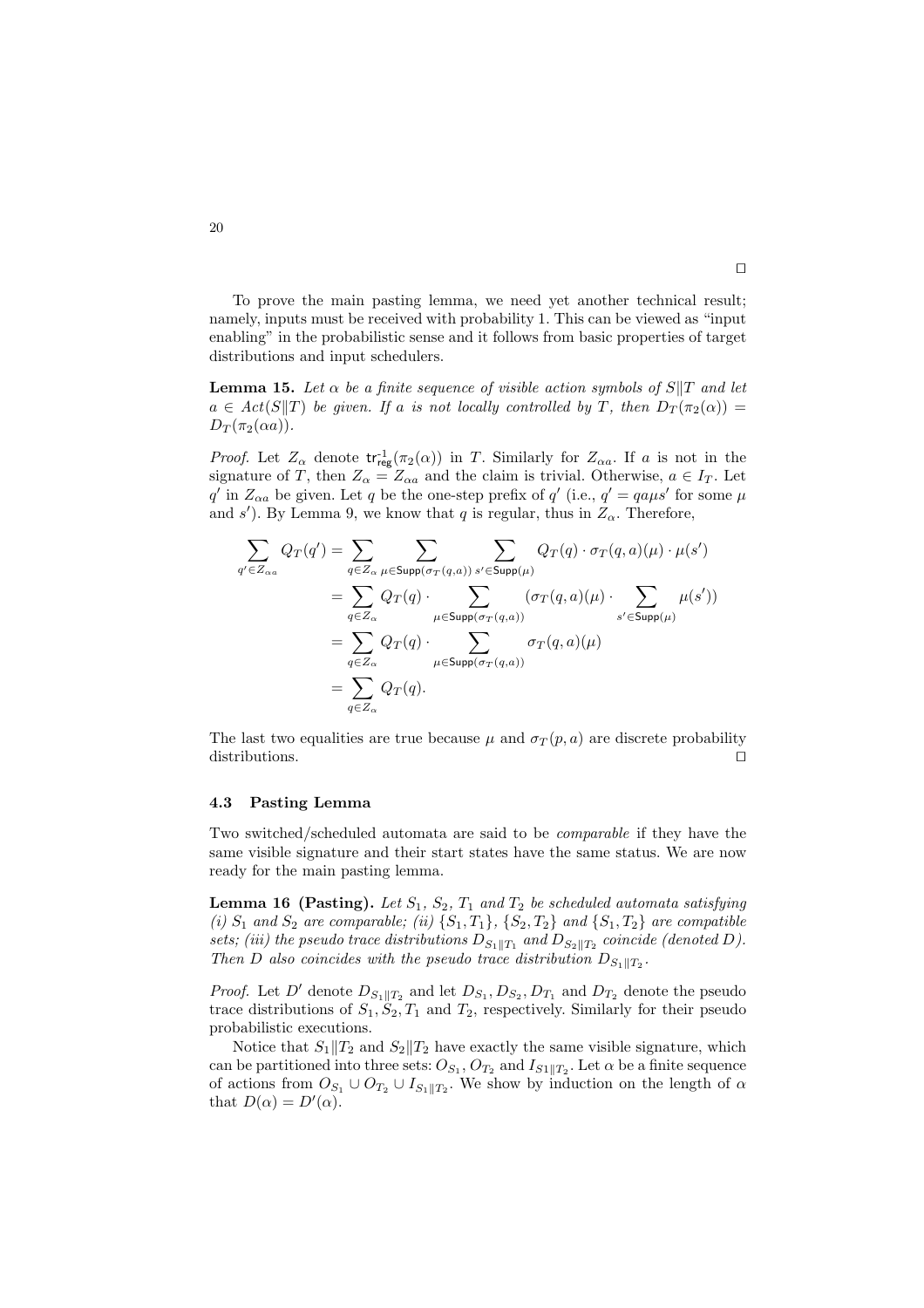The base case is trivial, since  $D(\epsilon) = 1 = D'(\epsilon)$ . Consider  $\alpha a$ . If  $D(\alpha) = 0$ , then by the induction hypothesis  $D'(\alpha) = 0$ . Therefore  $D(\alpha a) = 0 = D'(\alpha a)$ . Otherwise,  $D(\alpha) = D'(\alpha) \neq 0$ .

First consider the case in which  $a \in O_{S_1}$ . By Lemma 14,

$$
D_{S_1}(\pi_1(\alpha)) \cdot D_{T_1}(\pi_2(\alpha)) = D(\alpha) = D'(\alpha) = D_{S_1}(\pi_1(\alpha)) \cdot D_{T_2}(\pi_2(\alpha)).
$$

By assumption,  $D(\alpha)$  is non-zero, hence  $D_{T_1}(\pi_2(\alpha)) = D_{T_2}(\pi_2(\alpha))$ . Since both  $T_1$  and  $T_2$  are compatible with  $S_1$ , a is not locally controlled by  $T_1$  or  $T_2$ . It follows from Lemma 15 that  $D_{T_1}(\pi_2(\alpha a)) = D_{T_2}(\pi_2(\alpha a))$ . Again, applying Lemma 14, we have

$$
D(\alpha a) = D_{S_1}(\pi_1(\alpha a)) \cdot D_{T_1}(\pi_2(\alpha a)) = D_{S_1}(\pi_1(\alpha a)) \cdot D_{T_2}(\pi_2(\alpha a)) = D'(\alpha a).
$$

Now suppose  $a \in O_{T_2}$ . Then a is not locally controlled by  $S_1$  (hence also not locally controlled by  $S_2$ ). Again by the induction hypothesis and Lemma 14,

$$
D_{S_2}(\pi_1(\alpha)) \cdot D_{T_2}(\pi_2(\alpha)) = D(\alpha) = D'(\alpha) = D_{S_1}(\pi_1(\alpha)) \cdot D_{T_2}(\pi_2(\alpha)).
$$

By assumption,  $D(\alpha)$  is non-zero, hence  $D_{S_1}(\pi_1(\alpha)) = D_{S_2}(\pi_1(\alpha))$ . Since a is not locally controlled by  $S_1$  or  $S_2$ , we may apply Lemma 15 to obtain  $D_{S_1}(\pi_1(\alpha a)) =$  $D_{S_2}(\pi_1(\alpha a))$ . Then, by Lemma 14, we have

$$
D(\alpha a) = D_{S_2}(\pi_1(\alpha a)) \cdot D_{T_2}(\pi_2(\alpha a)) = D_{S_1}(\pi_1(\alpha a)) \cdot D_{T_2}(\pi_2(\alpha a)) = D'(\alpha a).
$$

Finally, in case  $a \in I_{S_1||T_2}$ , a is also not locally controlled by  $S_1$  or  $S_2$ . Thus the same argument applies.

#### 5 Renaming and Hiding

In this section, we consider the standard renaming and hiding operators. We start with an equivalence relation on switched automata:  $P_1 \equiv_R P_2$  just in case there exists a bijection  $f : H_1 \longrightarrow H_2$  such that  $P_2$  can be obtained from P<sub>1</sub> by replacing every hidden action symbol  $a \in H_1$  by  $f(a) \in H_2$  (notation:  $P_2 = f(P_1)$ .

It is routine to check this is in fact an equivalence relation. If  $P_1 \equiv_R P_2$ , we say that  $P_2$  can be obtained from  $P_1$  by renaming of hidden actions. This operation also induces an equivalence relation on scheduled automata:  $\langle P_1, \sigma_1, \rho_1 \rangle \equiv_R$  $\langle P_2, \sigma_2, \rho_2 \rangle$  just in case there exists a renaming function f such that  $P_1 \equiv_R P_2$ via f and  $\langle \sigma_2, \rho_2 \rangle$  is obtained from  $\langle \sigma_1, \rho_1 \rangle$  via f and  $f^{-1}$  (notation:  $S_2 = f(S_1)$ ). Notice  $f^{-1}$  is used because  $\mathsf{Exec}^{<\omega}(P)$  occurs negatively in the type of schedulers.

The following lemma says, as long as the renaming operation does not introduce incompatibility of signatures, it does not affect the behavior of an automaton in a closing context.

**Lemma 17.** Let S and C be compatible scheduled automata with  $S||C$  closed. Suppose  $S \equiv_R S'$  via the renaming function  $f : H \longrightarrow H'$  with  $H'$  disjoint from Act(C). Then  $\{S', C\}$  is closed and compatible and  $D_{S||C} = D_{S'||C}$ .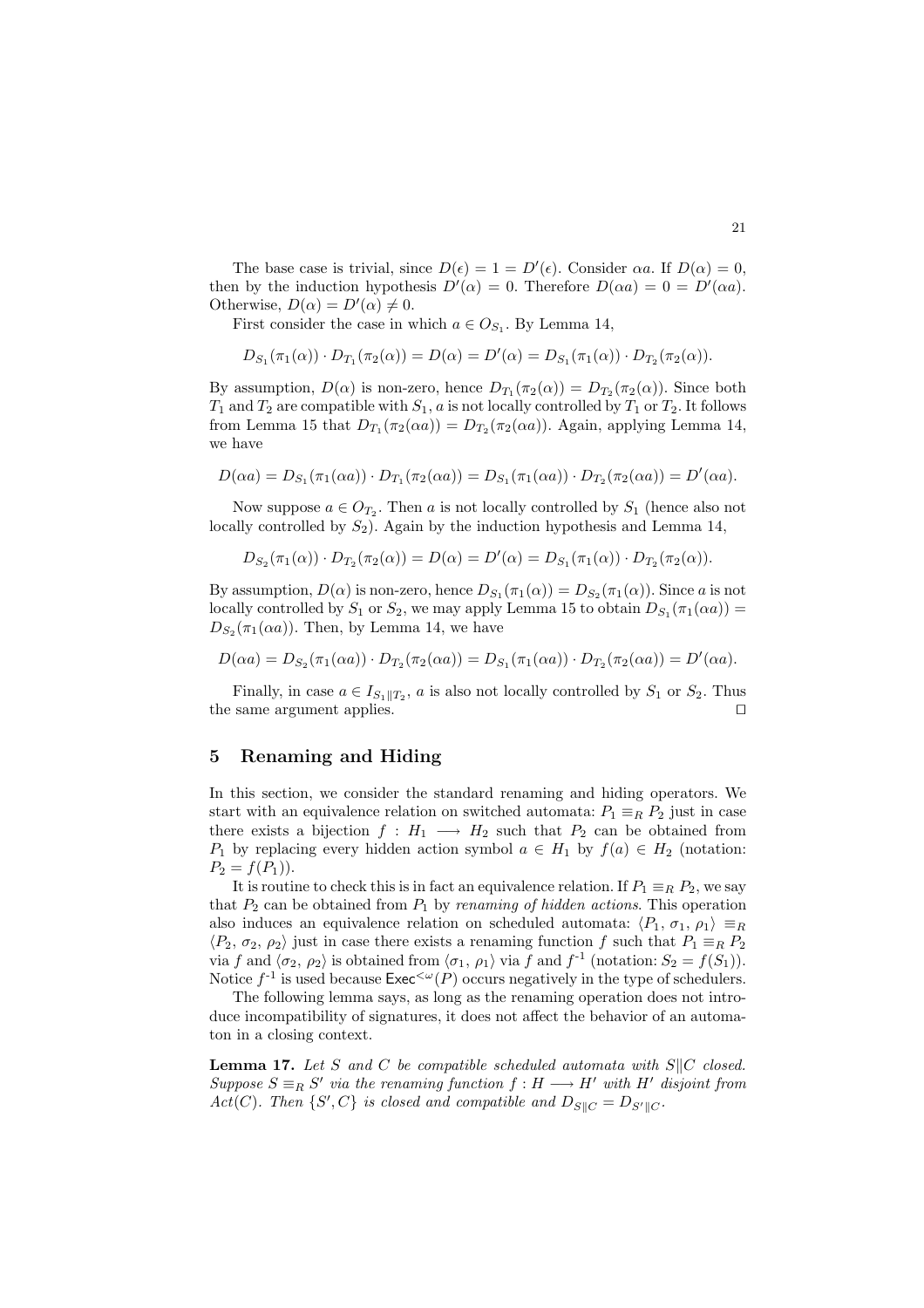Next we consider the issue of hiding output actions. Let Hide denote the standard hiding operator for PIOA. This is also an operator for switched automata, provided we hide only basic outputs and synchronized control actions.

**Lemma 18.** Let P be a switched automaton and let  $\Omega \subseteq BO \cup Sync$  be given. Then  $\text{Hide}_{\Omega}(P)$  is again a switched automaton.

Notice that every I/O scheduler for P is an I/O scheduler for  $\text{Hide}_{\Omega}(P)$ . Therefore Hide can be extended to scheduled automata:

$$
\mathsf{Hide}_{\Omega}\langle P,\,\sigma,\,\rho\rangle:=\langle\mathsf{Hide}_{\Omega}(P),\,\sigma,\,\rho\rangle.
$$

In the rest of this section we investigate the effect of  $Hide<sub>Q</sub>$  on (pseudo) trace distributions. Let  $S = \langle P, \sigma, \rho \rangle$  be a scheduled automaton with signature  $\langle I, O, H \rangle$ . For convenience, write P' for Hide<sub> $\Omega$ </sub>(P), O' for  $O \setminus \Omega$ , and tr' for the trace operator for Hide $_{\Omega}(P)$ . (If we view Hide<sub> $\Omega$ </sub> as an operator on traces, then tr' is precisely  $\mathsf{Hide}_\Omega \circ \mathsf{tr}$ .)

Moreover, for all  $\beta' \in (I \cup O')^{\langle \omega \rangle}$ , let  $\mathcal{M}_{\beta'}$  denote the set of all minimal (w.r.t.  $\subseteq$ ) traces in Hide<sub>Ω</sub><sup>-1</sup>( $\beta'$ ). That is, if  $\beta'$  is empty, then  $\mathcal{M}_{\beta'}$  is the singleton set containing the empty trace  $\epsilon$ ; otherwise,

$$
\mathcal{M}_{\beta'} := \{ \beta \in (I \cup O)^{<\omega} \mid \text{Hide}_{\Omega}(\beta) = \beta' \text{ and the last symbol on } \beta \text{ is not in } \Omega \}
$$

We make a simple observation about minimal executions of  $P$  and those of  $P'$ .

**Lemma 19.** For all  $\beta' \in (I \cup O')^{<\omega}$ , the following two sets are equal:

$$
- X := \bigcup_{\beta \in \mathcal{M}_{\beta'}} \{ p \in \text{Exec}^{<\omega}(P) \mid \text{tr}(p) = \beta \text{ and } p \text{ minimal } w.r.t. \text{ tr} \};
$$
  

$$
- Y := \{ p \in \text{Exec}^{<\omega}(P') \mid \text{tr}'(p) = \beta' \text{ and } p \text{ minimal } w.r.t. \text{ tr}' \}.
$$

*Proof.* Note that  $\text{Exec}^{<\omega}(P) = \text{Exec}^{<\omega}(P')$ . Clearly, if  $\beta'$  is empty, then both X and  $Y$  coincide with the singleton set containing the empty execution. Thus we assume  $\beta'$  is nonempty.

Let  $p \in Y$  be given and let  $\beta := \mathsf{tr}(p)$ . Note that  $\beta' = \mathsf{tr}'(p) = \mathsf{Hide}_{\Omega}(\mathsf{tr}(p)) =$ Hide<sub> $\Omega$ </sub>( $\beta$ ). Since p is minimal w.r.t. tr' the last action on p is not in  $\Omega \cup H$ , therefore the last action on  $\beta$  is not in  $\Omega$  and  $p$  is minimal w.r.t. tr. Thus  $p$  is in  $X$ .

Conversely, let  $p \in X$  be given. Again,  $tr'(p) = Hide_{\Omega}(tr(p)) = Hide_{\Omega}(\beta) =$  $\beta'$ . Since p is minimal w.r.t. tr, the last action on p is not in H. By assumption on  $\beta$ , the last action on p is not in  $\Omega$ . Thus p is minimal w.r.t. tr' and p must be in Y.

Now consider the pseudo trace distribution  $D<sub>S</sub>$ . Define the effect of Hide<sub>Q</sub> on  $D<sub>S</sub>$  to be the following function from  $O<sup>{\sim} \omega</sup>$  to [0, 1]:

$$
\mathrm{Hide}_\varOmega(D_S)(\beta'):=\sum_{\beta\in\mathcal{M}_{\beta'}}D_S(\beta).
$$

We have the following corollary of Lemma 19.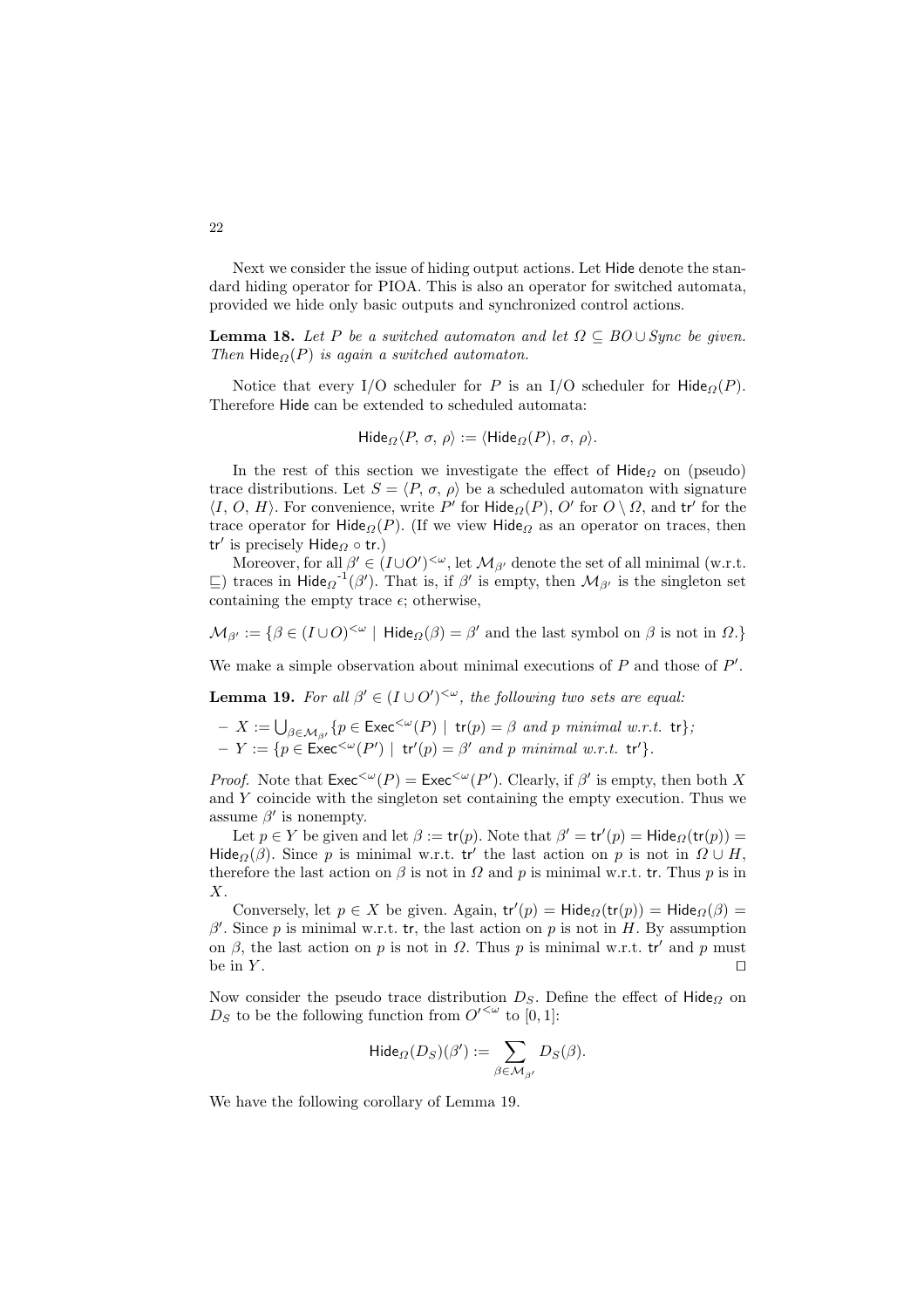**Corollary 5.** The pseudo trace distribution of Hide $_{\Omega}(S)$  is precisely Hide $_{\Omega}(D_S)$ . That is,  $D_{\text{Hide}_{\Omega}(S)} = \text{Hide}_{\Omega}(D_S)$ .

*Proof.* First note that the I/O scheduler for S is identical to that of  $S'$ , thus  $Q_S = Q_{S'}$ . For each  $\beta' \in (I \cup O')^{<\omega}$ , write  $X_{\beta'}$  for the set of regular executions p of P with  $tr(p) \in \mathcal{M}_{\beta'}$ . Similarly, let  $Y_{\beta'}$  denote the set of regular executions p of P' with  $tr'(p) = \beta'$ . By Lemma 19, we have  $X_{\beta'} = Y_{\beta'}$ . Then for each  $\beta' \in (I \cup O')^{<\omega},$ 

$$
D_{\text{Hide}_{\Omega}(S)}(\beta') = \sum_{p \in Y_{\beta'}} Q_{S'}(p) = \sum_{p \in X_{\beta'}} Q_S(p) = \sum_{\beta \in \mathcal{M}_{\beta'}} \sum_{p \in \text{tr}_{\text{reg}}^{-1}(\beta)} Q_S(p)
$$

$$
= \sum_{\beta \in \mathcal{M}_{\beta'}} D_S(\beta) = \text{Hide}_{\Omega}(D_S)(\beta').
$$

Finally, we consider the effect of hiding in a parallel composition. We claim that the act of hiding in one component does not affect the behavior of the other, as long as the actions being hidden in the first component are not observable by the second component. This idea is captured in the following lemma, which follows from Corollary 5 and Lemma 14.

**Lemma 20.** Let  $S_1$ ,  $S_2$ , T be scheduled automata satisfying: (i)  $S_1$  and  $S_2$  are comparable and (ii) T is compatible with  $S_1$  and  $S_2$ . Let  $\Omega \subseteq O_T$  be given and let T' denote  $\text{Hide}_{\Omega}(T)$ . If T' is compatible with  $S_1$  (and thus with  $S_2$ ), then

$$
D_{S_1||T} = D_{S_2||T} \Leftrightarrow D_{S_1||T'} = D_{S_2||T'}.
$$

*Proof.* Since T' is compatible with  $S_1$ , it must be the case that  $\Omega$  is disjoint from the signature of  $S_1$  (and that of  $S_2$ ); therefore, by the definition of  $\parallel$ ,  $S_1$ || Hide $\varOmega(T) = H$ ide $\varOmega(S_1||T)$  (and similarly for  $S_2$ ). Thus the "only if" direction follows from Corollary 5.

For the converse, let  $D_{S_1}, D_{S_2}, D_T$  and  $D_{T'}$  denote the pseudo trace distributions induced by  $S_1, S_2, T$  and  $T'$ , respectively. Let  $\beta$  be a sequence of visible actions of  $S_1||T$  and let  $\beta'$  be Hide $_{\Omega}(\beta)$ .

By Lemma 14, we have

 $-D_{S_1||T}(\beta) = D_{S_1}(\pi_1(\beta)) \cdot D_T(\pi_2(\beta));$  $-D_{S_2||T}(\beta) = D_{S_2}(\pi_1(\beta)) \cdot D_T(\pi_2(\beta));$  $-D_{S_1||T'}(\beta')=D_{S_1}(\pi_1(\beta'))\cdot D_{T'}(\pi_2(\beta'));$  $-D_{S_2||T'}(\beta')=D_{S_2}(\pi_1(\beta'))\cdot D_{T'}(\pi_2(\beta')).$ 

If  $D_{T'}(\pi_2(\beta')) = 0$ , then we apply Corollary 5 to conclude  $\mathsf{Hide}_\Omega(D_T)(\pi_2(\beta')) = 0$ 0. Let  $\beta''$  be the unique prefix of  $\pi_2(\beta)$  such that  $\beta'' \in \mathcal{M}_{\pi_2(\beta')}$ . Then

$$
0 = \text{Hide}_{\Omega}(D_T)(\pi_2(\beta')) \ge D_T(\beta'') \ge D_T(\pi_2(\beta)).
$$

Therefore  $D_{S_1||T}(\beta) = D_{S_2||T}(\beta) = 0.$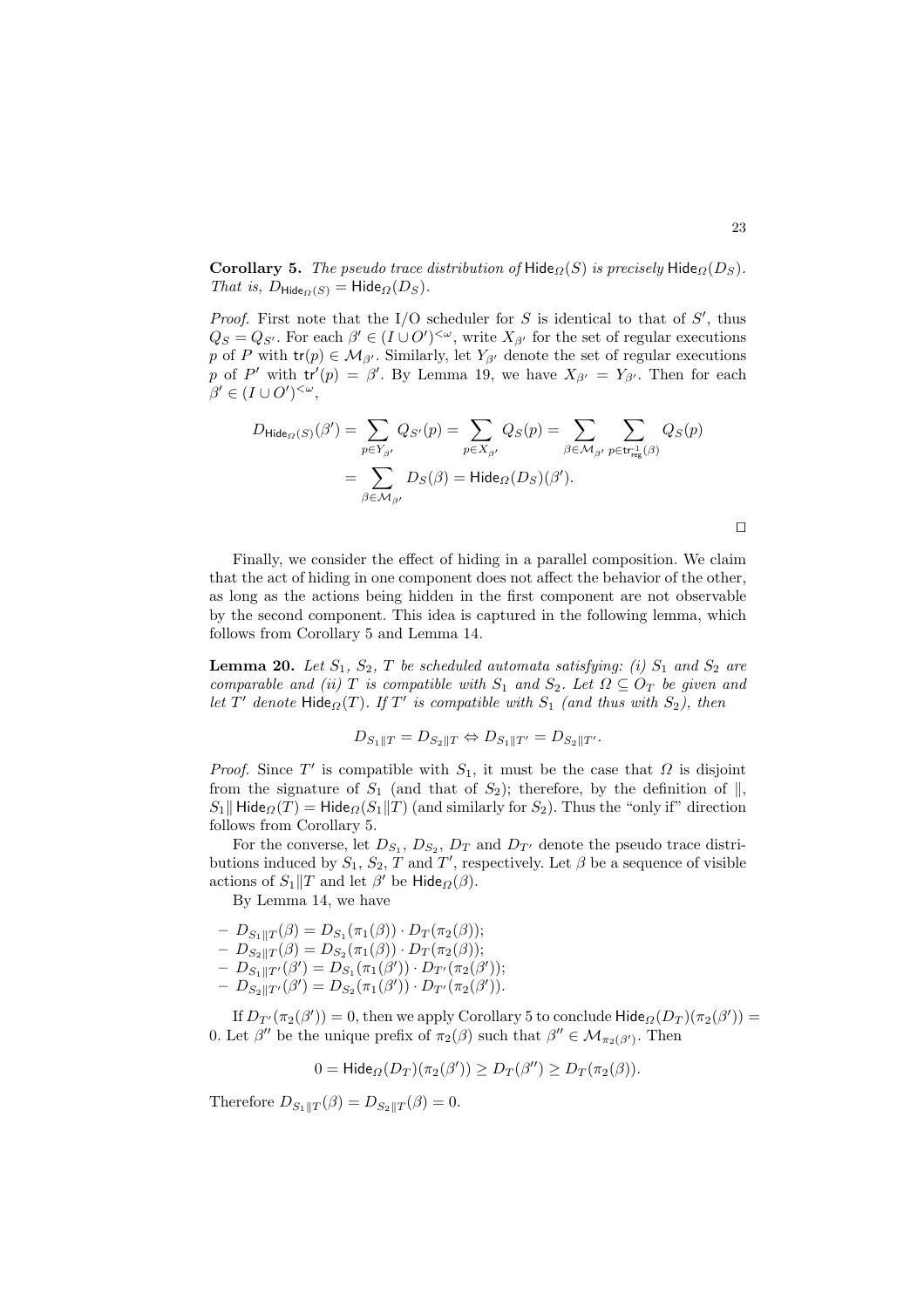Now suppose  $D_{T'}(\pi_2(\beta')) \neq 0$ . Since actions in  $\Omega$  do not occur in the signatures of  $S_1$  and  $S_2$ , we know that  $\pi_1(\beta) = \pi_1(\beta')$ . Using the assumption that  $D_{S_1||T'} = D_{S_2||T'}$ , we have

$$
D_{S_1}(\pi_1(\beta)) = D_{S_1}(\pi_1(\beta')) = D_{S_2}(\pi_1(\beta')) = D_{S_2}(\pi_1(\beta)).
$$

This implies  $D_{S_1||T}(\beta) = D_{S_2||T}(\beta)$ . □

## 6 Probabilistic Systems

In this section, we give a formal definition of our implementation preorder and prove compositionality. The basic approach is to model a system as a switched PIOA together with a set of I/O schedulers. Observable behavior is then defined in terms of trace distributions induced by the prescribed schedulers.

Formally, a *probabilistic system*  $P$  is a set of scheduled automata that share a common underlying switched automaton. (Equivalently, a probabilistic system is a pair  $\langle P, \mathcal{S} \rangle$  where P is a switched automaton and S is a set of I/O schedulers for P.) Such a system is full if S is the set of all possible I/O schedulers for P.

Two probabilistic systems  $\mathcal{P}_1 = \langle P_1, \mathcal{S}_1 \rangle$  and  $\mathcal{P}_2 = \langle P_2, \mathcal{S}_2 \rangle$  are compatible just in case  $P_1$  is compatible with  $P_2$ . The parallel composite of  $P_1$  and  $P_2$ , denoted  $\mathcal{P}_1 \| \mathcal{P}_2$ , is the probabilistic system:  $\{S_1 \| S_2 \mid S_1 \in \mathcal{P}_1 \text{ and } S_2 \in \mathcal{P}_2\}.$ Notice the underlying automaton of the composite is  $P_1||P_2$ .

Let S be a scheduled automaton. A *context* for S is a scheduled automaton  $C$ such that (i) C is compatible with  $S$ ; (ii) S and C have complementary signatures (i.e.,  $I_C = O_S$  and  $I_S = O_C$ ). Given probabilistic system  $P = \langle P, \mathcal{S} \rangle$ , we say that  $D$  is a trace distribution of  $\mathcal P$  just in case there exist scheduled automata  $S \in \mathcal{P}$  and context C for S such that  $D = D_{S||C}$ . We write  $td(\mathcal{P})$  for the set of trace distributions of P.

Two probabilistic systems are comparable whenever the underlying switched automata are comparable. Given comparable systems  $\mathcal{P}_1$  and  $\mathcal{P}_2$ , we define the trace distribution preorder by:  $\mathcal{P}_1 \leq_{\text{td}} \mathcal{P}_2$  whenever  $\text{td}(\mathcal{P}_1) \subseteq \text{td}(\mathcal{P}_2)$ . We are now ready to present our main theorem, namely, that the trace distribution preorder for probabilistic systems is compositional.

**Theorem 1.** Let  $\mathcal{P}_1$  and  $\mathcal{P}_2$  be comparable probabilistic systems with  $\mathcal{P}_1 \leq_{\text{td}} \mathcal{P}_2$ . Suppose  $P_3$  is compatible with both  $P_1$  and  $P_2$ . Then  $P_1||P_3 \leq_{\text{td}} P_2||P_3$ .

*Proof.* Let D be a trace distribution of  $\mathcal{P}_1 || \mathcal{P}_3$ . Choose  $S \in \mathcal{P}_1 || \mathcal{P}_3$  and context C for S such that  $D = D_{S||C}$ . By definition of  $\mathcal{P}_1||\mathcal{P}_3$ , S is of the form  $S_1||S_3$ for some  $S_1 \in \mathcal{P}_1$  and  $S_3 \in \mathcal{P}_3$ . By Lemma 17, we may assume that the set of hidden actions of C is disjoint from that of  $\mathcal{P}_2$ .

By associativity of  $\|$ , we have  $(S_1||S_3)||C \cong S_1||(S_3||C)$ . Let  $\Omega$  denote the set  $O_{S_3||C} \setminus I_{S_1}$ . Then Hide $\Omega(S_3||C)$  is a context for  $S_1$  and, by Corollary 5,

 $\text{Hide}_{\Omega}(D) = D_{\text{Hide}_{\Omega}(S_1|| (S_3||C))} = D_{S_1|| \text{ Hide}_{\Omega}(S_3||C)} \in \text{td}(\mathcal{P}_1).$ 

Since  $\mathcal{P}_1 \leq_{\text{td}} \mathcal{P}_2$ , we may choose  $S_2 \in \mathcal{P}$  and context C' for  $S_2$  such that Hide $_{\Omega}(D) = D_{S_2||C'}$ .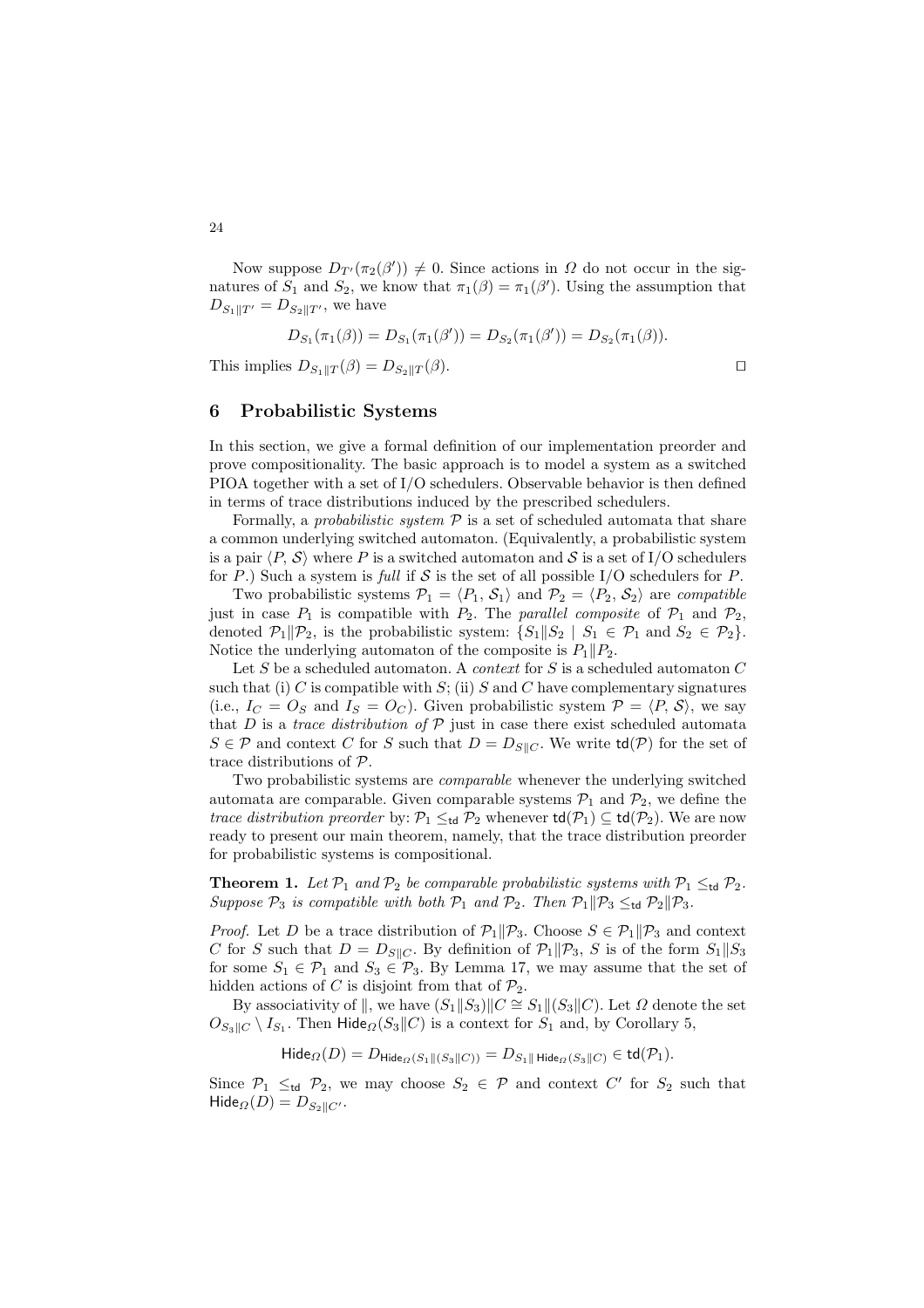We claim that  $S_2$  is also compatible with Hide $_{\Omega}(S_3||C)$ . Since  $S_1$  and  $S_2$  have the same visible signatures and  $S_1$  is compatible with Hide<sub>Q</sub>( $S_3||C$ ), we may focus on hidden actions of  $S_2$ . By assumption,  $\mathcal{P}_2$  is compatible with  $\mathcal{P}_3$ , thus  $H_{S_2}$  is disjoint from the alphabet of S<sub>3</sub>. Moreover,  $I_C \cup O_C = I_{S_1} \cup O_{S_1} = I_{S_2} \cup O_{S_2}$ ; therefore  $H_{S_2}$  is disjoint from  $I_C \cup O_C$ . Finally, we have chosen C so that  $H_C$ is disjoint from the alphabet of  $S_2$ . Now we have: (i)  $S_1$  and  $S_2$  are comparable; (ii)  $\{S_1, \text{Hide}_{\Omega}(S_3||C)\}, \{S_2, \text{Hide}_{\Omega}(S_3||C)\} \text{ and } \{S_2, C'\} \text{ are compatible sets};$ (iii)  $D_{S_1 \parallel \text{Hide}_{\Omega}(S_3 \parallel C)} = \text{Hide}_{\Omega}(D) = D_{S_2 \parallel C'}$ . Therefore we can apply Lemma 16 to conclude that

 $D_{S_1\,\parallel\, \textsf{Hide}_\varOmega(S_3\|C)} = D_{S_2\,\parallel\, \textsf{Hide}_\varOmega(S_3\|C)}.$ 

By Lemma 20 and associativity of  $\parallel$ , this implies

$$
D = D_{S_1||(S_3||C)} = D_{S_2||(S_3||C)} = D_{(S_2||S_3)||C} \in \text{td}(\mathcal{P}_2||\mathcal{P}_3).
$$

## 7 PIOA Revisited

Before concluding, we give an example in which switched automata are used to obtain a new trace-based semantics for general PIOAs. The idea is to convert a general PIOA to a switched PIOA by adding control actions and activity classification. We then hide all control actions in trace distributions generated by the resulting switched PIOA. In many cases, this yields a set of trace distributions strictly smaller than that considered by Segala [Seg95].

Let P be a PIOA and assume  $Act(P) \subseteq BAct$ . Let go, done  $\in$  CAct be fresh symbols and let  $b_0$  be a Boolean value. The *switch extension* of P with go, done and initialization  $b_0$  (notation:  $\mathcal{E}(P, \text{go}, \text{done}, b_0)$ ), is the switched automaton  $P'$ constructed as follows:

- States( $P'$ ) = States( $P$ ) × {0, 1} and the start state of  $P'$  is  $\langle s^0, b_0 \rangle$ ;
- $-I'=I\cup \{\textsf{go}\},\, O'=O\cup \{\textsf{done}\},\, \text{and}\, \textit{Sync}'=\emptyset;$
- $-$  active' $(s, b) = b$  for  $b \in \{0, 1\};$
- the transition relation is the union of the following:
	- $\{\langle \langle s, 1 \rangle, a, \mu^1 \rangle \mid s \stackrel{a}{\rightarrow} \mu \text{ in } P\},\$
	- $\{\langle \langle s, 0 \rangle, a, \mu^0 \rangle \mid s \stackrel{a}{\rightarrow} \mu \text{ in } P \text{ and } a \in I\},\$
	- $\{\langle \langle s, b \rangle, \text{go}, (\langle s, 1 \rangle \mapsto 1) \rangle \mid s \in \text{States}(P) \text{ and } b \in \{0, 1\}\},\$
	- $\{ \langle \langle s, 1 \rangle, \text{done}, (\langle s, 0 \rangle \mapsto 1) \rangle \mid s \in \text{States}(P) \},$

where  $\mu^b$  denotes the distribution that assigns probability  $\mu(t)$  to  $\langle t, b \rangle$  and 0 to  $\langle t, 1 - b \rangle$ .

Roughly speaking,  $P'$  is obtained from  $P$  by (i) adding a Boolean flag active' to each state; (ii) enabling locally controlled transitions only if active'  $= 1$ ; and (iii) adding go and done transitions which update active′ appropriately. It is not hard to check that  $P'$  satisfies all axioms of switched automata. Moreover, the pair  $\langle \text{go}, \text{done} \rangle$  can be easily generalized to a pair of disjoint sets of control actions.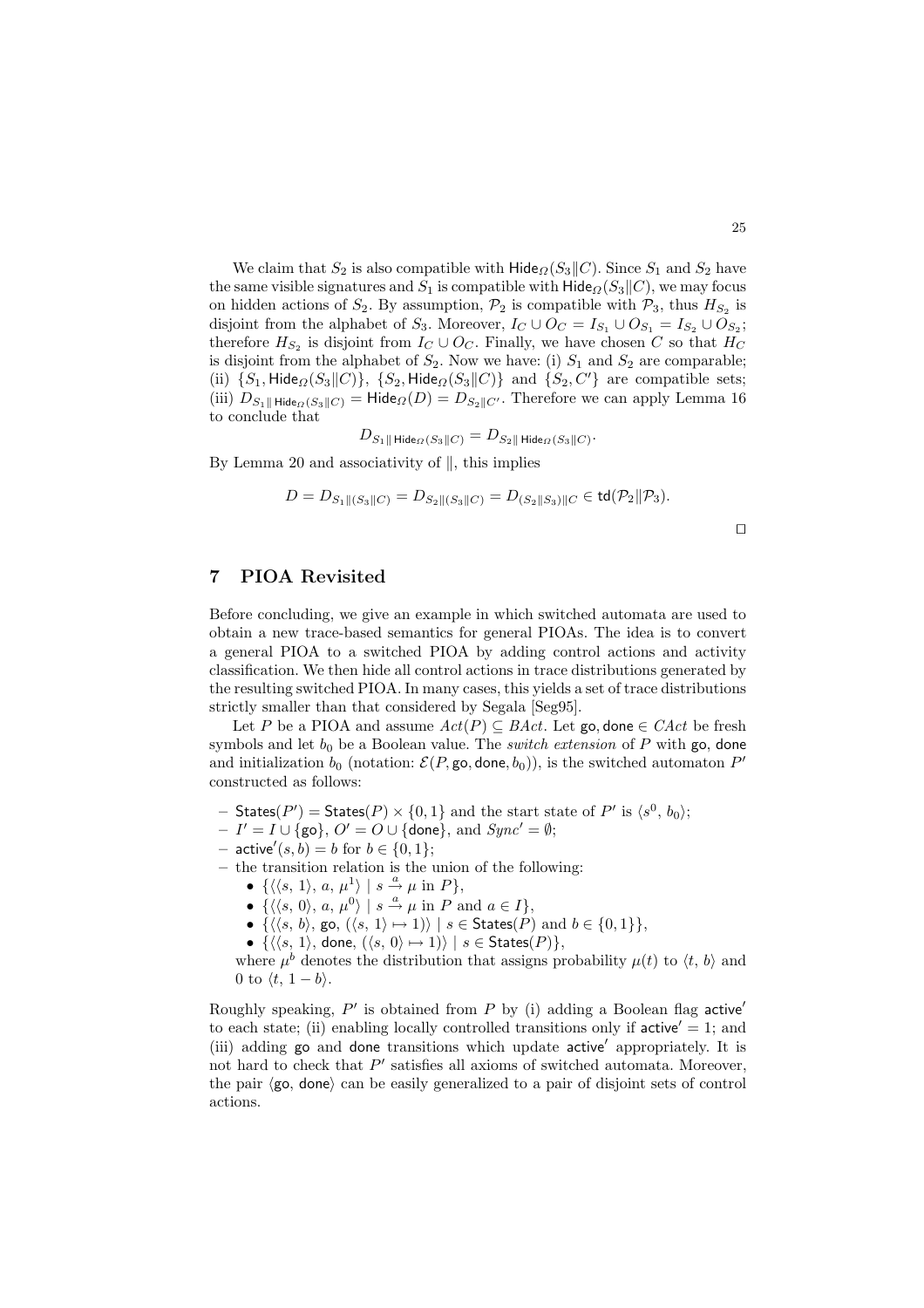Given any two compatible PIOAs, we can always extend them with complementary control actions and initialization statuses, resulting in a pair of compatible switched automata. As an example, we consider the automata Late and Toss in Figure 1. Actions  $a, b$  and  $c$  are considered outputs of Late, whereas action  $a$  is an input of Toss and actions  $e$  and  $f$  are outputs of Toss. The following diagrams illustrate  $\mathcal{E}$ (Late, go, done, 1) and  $\mathcal{E}$ (Toss, done, go, 0). For a clearer picture, we have omitted the probabilities on the input  $a$ -transition in Toss, as well as all nonessential input loops. The active region, which is identical to the original PIOA, is drawn in the foreground. The inactive region, in which all locally controlled transitions are removed, is in the background. Each two-headed arrow indicates a control output from active to inactive and a control input from inactive to active.



Now consider the problematic trace distribution  $D_0$  of Late || Toss, as described in Section 1. Let  $\mathcal{P}_1$  and  $\mathcal{P}_2$  denote the full probabilistic systems on  $\mathcal{E}$ (Late, go, done, 1) and  $\mathcal{E}$ (Toss, done, go, 0), respectively. As we compose these two systems,  $D_0$  is no longer a trace distribution of  $\mathcal{P}_1||\mathcal{P}_2$  (even after hiding go and done), because I/O schedulers in  $\mathcal{P}_1$  have no way of knowing whether action d or action e was performed by  $\mathcal{P}_2$ , thus they cannot establish the correlations between actions  $d$  and  $b$ , and between actions  $e$  and  $c$ .

Interestingly, if we modify  $P_1$  by adding d, e to its input signature and adding  $d, e$ -loops to every state, the trace distribution  $D_0$  is again possible. This shows that our trace distribution semantics for switched automata is very sensitive to the observational power of each automaton, that is, the ability of an automaton to observe activities taking place in its environment.

This leads to our proposal of a new notion of visible behaviors for PIOA. Let P be a PIOA and let P be the full probabilistic system on  $\mathcal{E}(P, \text{go}, \text{done}, 0)$ . PIOA E is a context for P if  $I_E = O_P$ ,  $O_E = I_P$ , and E is compatible with P. For each such E, write  $\mathcal{P}_E$  for the full probabilistic system on  $\mathcal{E}(E)$ , done, go, 1). We say that  $D$  is a trace distribution of  $P$  if there exists a context  $E$  for  $P$  such that  $D \in \text{td}(\text{Hide}_{\{\text{go},\text{done}\}}(\mathcal{P} \| \mathcal{P}_E))$ , where Hide is lifted from scheduled automata to probabilistic systems.

We claim that this new semantics is at least as expressive as the trace semantics for I/O Automata. More precisely, we view an ordinary I/O automaton P as a PIOA in which every transition leads to a Dirac distribution and we claim that every trace  $\alpha$  of P can be obtained as a trivial trace distribution. To do so, we first obtain a trace  $\alpha'$  by inserting the symbol done whenever an input action follows a locally controlled action and vice versa with go (also prepending go if  $\alpha$  starts with a locally controlled action). Let E be a context for P such that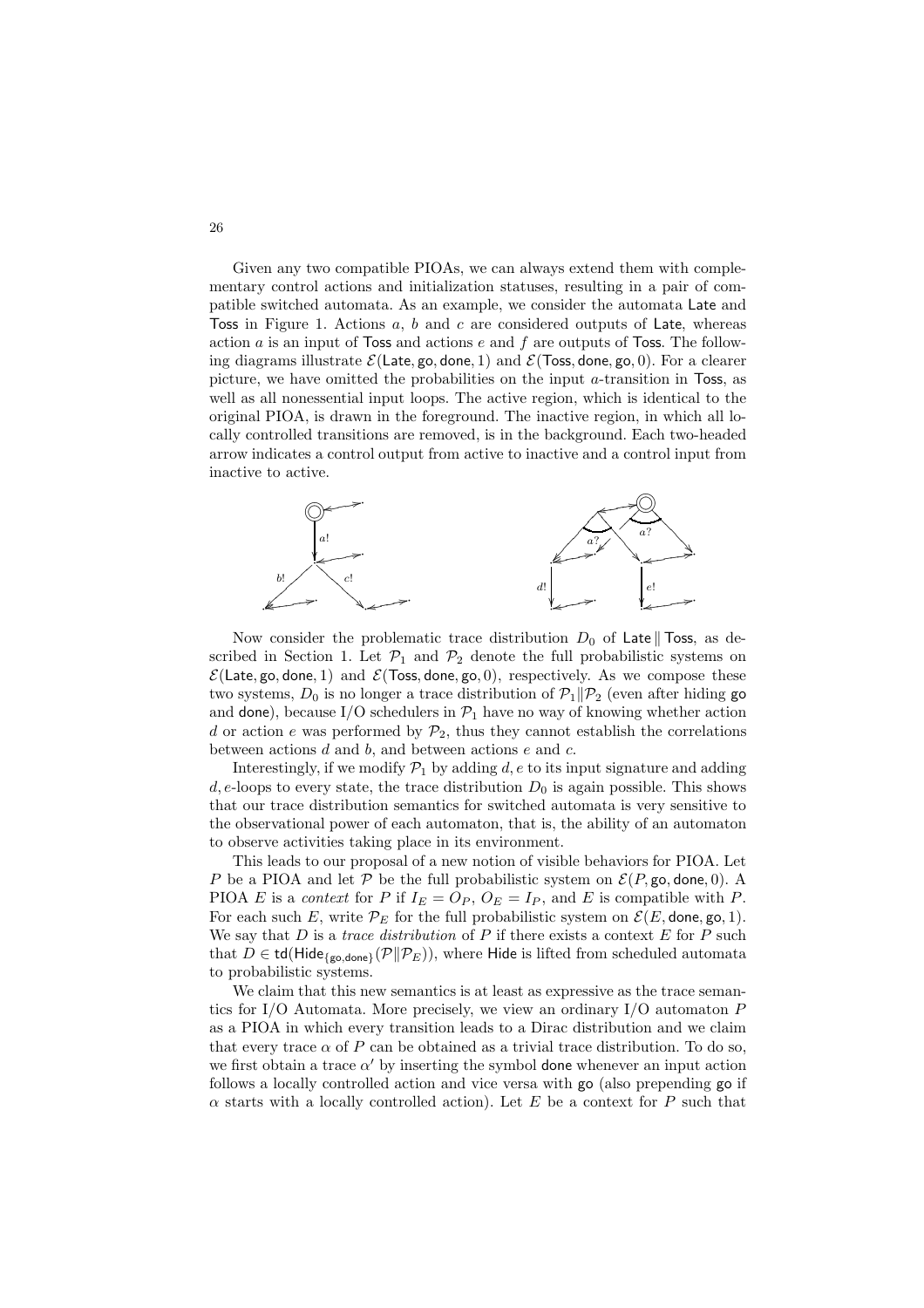every state of  $E$  enables every output action of  $E$ . Then it is straightforward to find deterministic schedulers for  $\mathcal{E}(P, \text{go}, \text{done}, 0)$  and  $\mathcal{E}(E, \text{done}, \text{go}, 1)$  so that the composite generates precisely the trace  $\alpha'$ . We omit the details.

## 8 Conclusions and Further Work

Our ultimate goal, of course, is to obtain a compositional semantics for PIOAs. The notion of switch extensions opens up an array of new options for that end. A promising approach is to model each system as a finite set of PIOAs, rather than a single PIOA. In that case, composition is simply set union, representing the act of placing two sets of processes in the same computing environment. Behavior is then defined in terms of switch extensions, which instantiate the system with a particular network topology for control passage. In that case, a behavior of a finite set  $\mathcal F$  is determined by (i) a context E for  $\mathcal F$ ; (ii) a combination of switch extensions of  $\mathcal{F} \cup \{E\}$ ; (iii) a combination of I/O schedulers for these switch extensions. By ranging over all contexts and all extension-scheduler combinations, we capture all possible behaviors of the system represented by  $\mathcal{F}$ .

Another option is an arbitrated composition: we add an arbiter automaton which observes overall activities in the computing environment and resolves choices among components. Control is always passed between a componentarbiter pair (i.e., never directly between two components). In other words, each component is responsible for its local choices and the arbiter chooses (probabilistically) the next component to perform a locally controlled transition. Then the behavior of a system depends also on the choice of arbiters. It remains to be seen if such an arbitrated composition is more or less expressive compared to the arbiter-less version.

In other future work, we plan to apply our theory of composition for PIOAs to the task of verifying security protocols. For example, we will try to model typical Oblivious Transfer protocols within the PIOA framework and verify correctness in the style of Canetti's Universal Composability [Can01]. We will also explore the use of PIOAs as a semantic model for the probabilistic polynomial time process calculus of Lincoln, Mitchell, Mitchell and Scedrov [LMMS98].

## References

- [Agg94] S. Aggarwal. Time optimal self-stabilizing spanning tree algorithms. Master's thesis, Department of Electrical Engineering and Computer Science, Massachusetts Institute of Technology, May 1994. Available as Technical Report MIT/LCS/TR-632.
- [Can01] R. Canetti. Universally composable security: a new paradigm for cryptographic protocols. In Proceedings of the 42nd IEEE Symposium on Foundations of Computing, pages 136–145, 2001.
- [CLSV04] L. Cheung, N.A. Lynch, R. Segala, and F.W. Vaandrager. Switched probabilistic I/O automata. In Proceedings First International Colloquium on Theoretical Aspects of Computing (ICTAC2004), Guiyang, China, 20-24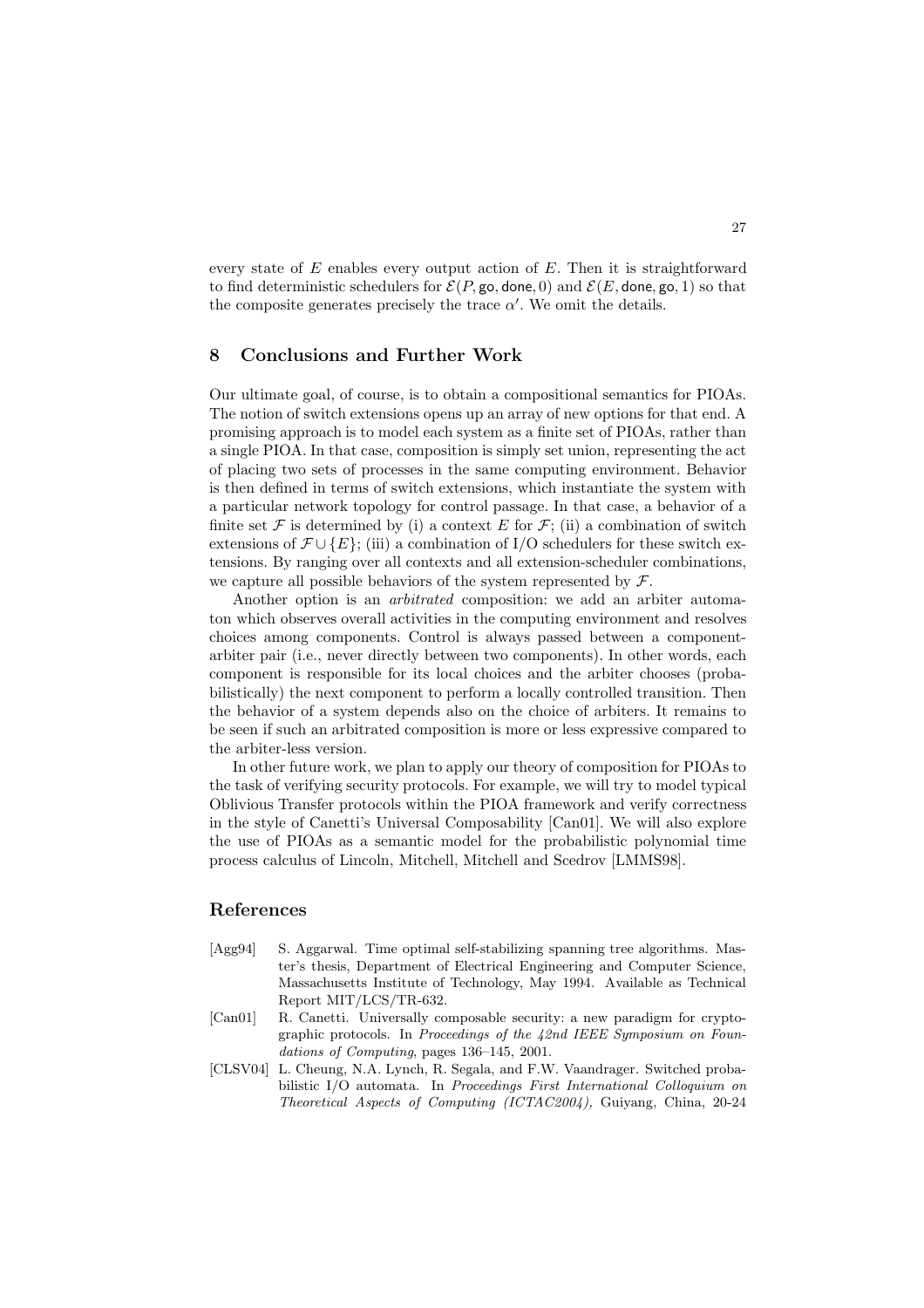September 2004, Lecture Notes in Computer Science. Springer-Verlag, 2004. To appear.

- [dAH01] L. de Alfaro and T.A. Henzinger. Interface automata. In V. Gruhn, editor, Proceedings of the Joint 8th European Software Engineering Conference and 9th ACM SIGSOFT Symposium on the Foundation of Software Engineering (ESEC/FSE-01), volume 26 of Software Engineering Notes, pages 109–120, New York, September 2001. ACM Press.
- [dAHJ01] L. de Alfaro, T.A. Henzinger, and R. Jhala. Compositional methods for probabilistic systems. In K.G. Larsen and M. Nielsen, editors, Proceedings CONCUR 01, Aalborg, Denmark, August 20-25, 2001, volume 2154 of Lecture Notes in Computer Science, pages 351–365. Springer, 2001.
- [LMMS98] P. Lincoln, J.C. Mitchell, M. Mitchell, and A. Scedrov. A probabilistic polytime framework for protocol analysis. In ACM Conference on Computer and Communications Security, pages 112–121, 1998.
- [LSS94] N.A. Lynch, I. Saias, and R. Segala. Proving time bounds for randomized distributed algorithms. In Proceedings of the 13th Annual ACM Symposium on the Principles of Distributed Computing, pages 314–323, Los Angeles, CA, August 1994.
- [LSV03] N.A. Lynch, R. Segala, and F.W. Vaandrager. Compositionality for probabilistic automata. In R. Amadio and D. Lugiez, editors, Proceedings 14th International Conference on Concurrency Theory (CONCUR 2003), Marseille, France, volume 2761 of Lecture Notes in Computer Science, pages 208–221. Springer-Verlag, September 2003.
- [LT89] N.A. Lynch and M.R. Tuttle. An introduction to input/output automata. CWI Quarterly, 2(3):219–246, September 1989.
- [PSL00] A. Pogosyants, R. Segala, and N.A. Lynch. Verification of the randomized consensus algorithm of Aspnes and Herlihy: a case study. Distributed Computing, 13(3):155–186, 2000.
- [Seg95] R. Segala. Modeling and Verification of Randomized Distributed Real-Time Systems. PhD thesis, Department of Electrical Engineering and Computer Science, Massachusetts Institute of Technology, June 1995. Available as Technical Report MIT/LCS/TR-676.
- [SL95] R. Segala and N.A. Lynch. Probabilistic simulations for probabilistic processes. Nordic Journal of Computing, 2(2):250–273, 1995.
- [SM03] A. Sabelfeld and A.C. Myers. Language-based information-flow security. IEEE Journal on Selected Areas in Communications, 21(1):5–19, January 2003.
- [Sto02] M.I.A. Stoelinga. An introduction to probabilistic automata. Bulletin of the European Association for Theoretical Computer Science, 78:176–198, October 2002.
- [SV99] M.I.A. Stoelinga and F.W. Vaandrager. Root contention in IEEE 1394. In J.-P. Katoen, editor, Proceedings 5th International AMAST Workshop on Formal Methods for Real-Time and Probabilistic Systems, Bamberg, Germany, volume 1601 of *Lecture Notes in Computer Science*, pages 53–74. Springer-Verlag, 1999.
- [SV04] A. Sokolova and E.P. de Vink. Probabilistic automata: system types, parallel composition and comparison. In C. Baier et al., editor, Validation of Stochastic Systems, volume 2925 of Lecture Notes in Computer Science, pages 1–43. Springer-Verlag, 2004.